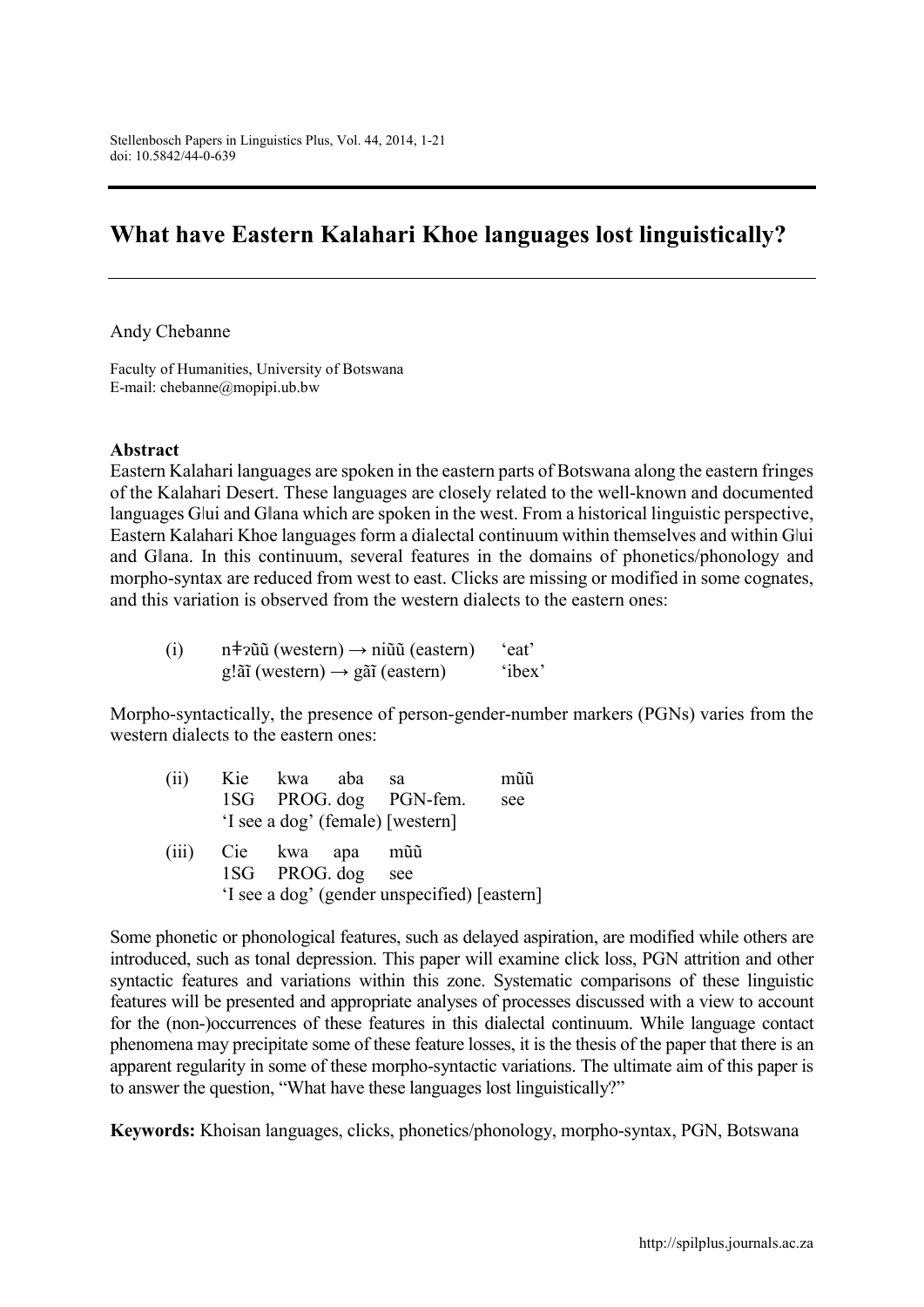## **1. Introduction**

The Eastern Kalahari speech communities that are targeted for discussion are Cua, Kua, and Tsua. These language varieties are historically found from within the Central Kalahari Game Reserve of Botswana and towards the eastern parts of the Reserve into the Western Sandveldt of the Central District towards Lephephe, Shoshong, Serowe and Madinare. The designation "Eastern Kalahari Khoe" is used by Chebanne and Nthapelelang (2000; see also Vossen 1997:386) in their genetic classification of Khoe languages. These languages are spoken in North-Central Botswana, to the east towards the Shashe river in the north-eastern part of the country, and even in Eastern Zimbabwe (Cashdan 1979). Historical accounts of these ethnic communities indicate that they have lived there for thousands of years (cf. Dornan 1917, Cashdan 1979, Dowson and Lewis-Williams 1994), however, historical and linguistic research has often provided varying accounts of these Khoisan ethnic groups. Administratively, in Botswana, there is little mention of these communities except inferences in the Government Remote Areas Dwellers' Programmes which aim to uplift their lives (cf. Lane, Hermans and Molebatsi 2001; Molebatsi 2001). Linguistically, however, their languages should be considered endangered.

Generally, the Khoisan communities in Botswana have up to now been handled in a manner that has not facilitated their individual recognition as independent ethnic entities with their inalienable right to self-actualisation through ethnic and language identity. This is also applicable in terms of the way their languages have been treated. If there is a general reference to Basarwa (Khoisan) and Sesarwa (language), there is no understanding of the diversity and specificity of these Khoisan communities in all the areas that they inhabit. Consequently, their numbering and even studies on their language and culture have been rendered difficult.

The importance of this problem of language endangerment and marginalisation is fundamental as indeed the confusion of Khoisan ethnonyms (ethnic names) and glossonyms (language names) means that the classification will also be confused; for example, Grimes' *Ethnologue* (2008), just presents lists of names without a distinction of their ethnic and linguistic particularity. *Ethnologue*'s lists of language names must have been based on earlier studies in the area (e.g. Schepera 1930; Westphal 1971), and also recent ones (e.g. Andersson and Janson 1997). These lists present some difficulties in that it is not clear what they designate, linguistically or ethnically. The following is a modified language-class listing of what corresponds to Eastern Kalahari Khoe, according to Grimes (2008).

- (1) Eastern Kalahari Khoe handling in some socio-historical texts
	- a. **SHUA** (spoken by the SHUA-KHOE, 12 000). The language belongs to the Eastern Khoe (Voegelin and Voegelin 1977, Hasselbring 2001, Chebanne 2001). Central and Northwest districts, Nata., Southern Africa, Central, Tshu-Khoe, North Central. It is closely related to CUA and KUA. Dialects: **DETI**(spoken by the Deti Khoe); **DANISI**  (spoken by the Danisani). Belongs under SHUA to the Eastern Khoe Ethnic and glossonyms prevalent in the area. Reported to be endangered. Survey needed.
	- b. **TSHOA (TSHWA)** (variant of CUA, spoken by the G//abake-Ntshori, Khoe-Etshori, Hiechware, 9 000). The language belongs to the Eastern Khoe (LBT 1995, Chebanne 2001, Voegelin and Voegelin 1977). Nata, Tati, Serule, Mosetse, Mokubilo, Matsitama, Mmashoro, and Mancotai., Southern Africa, Central, Tshu-Khoe, North Central.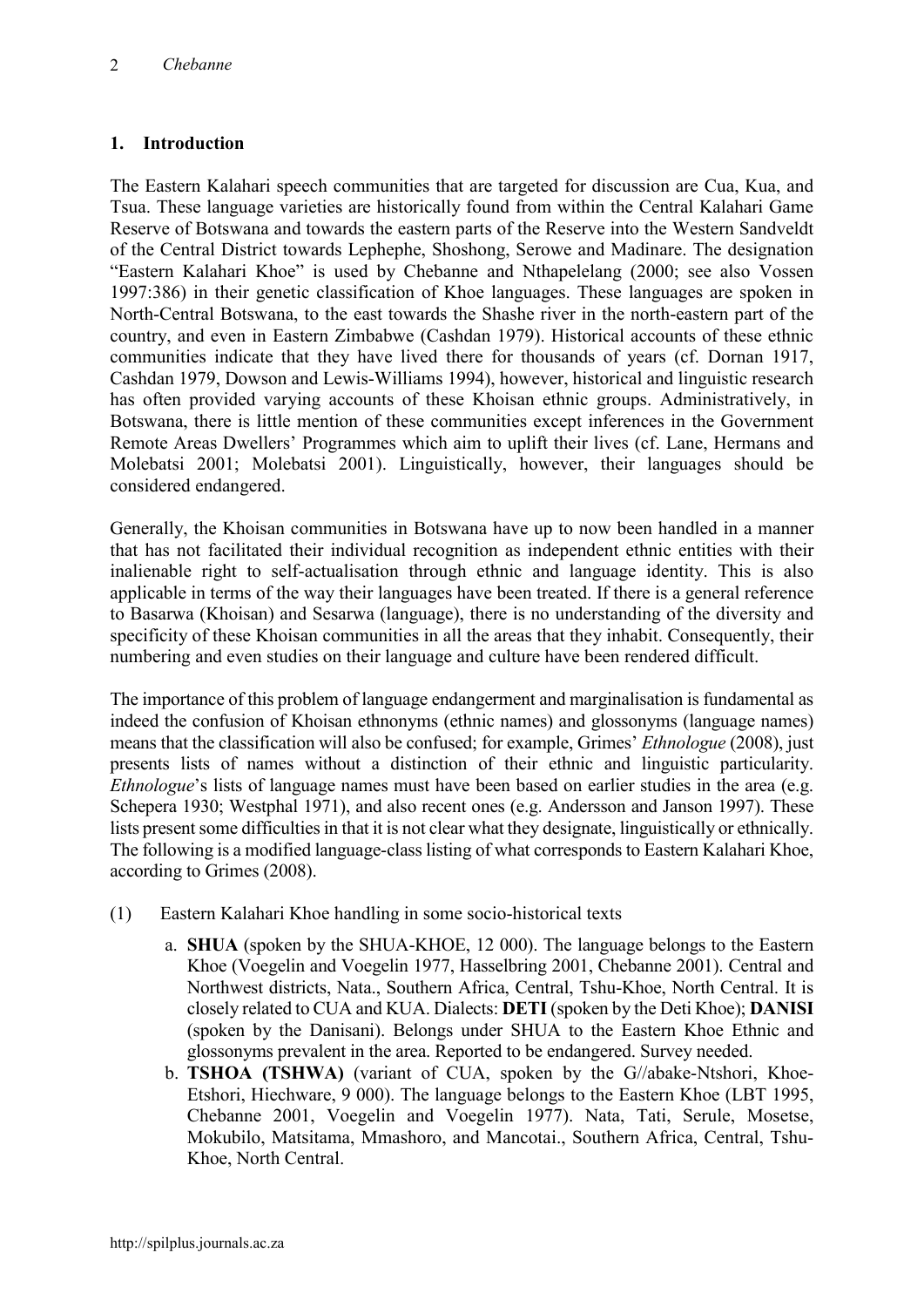3

- c. **CUA (TSUA)** (spoken by the Cuare or Cuara). Belongs to the Southern Eastern Khoe.
- d. **KUA**(spoken to the south and to the west of Serowe and around Shoshong) (Voegelin and Voegelin 1977, Johnstone 1976). Southern Africa, Central, Tshu-Khoe, Northeast. Nomadic. Hie Chware, Khoe-Etshori, and KOSSEE are possible dialects. Traditional religion, Christian. Survey needed.

While *Ethnologue* provides these extensive location and variety details, there are nonetheless two critical observations that can be made: (i) there is no indication of the inter-relationship between the Shua and the Tsua (or Tshwa, perhaps further to the east), and (ii) there is clearly a geographical overlap in the distribution of these ethnic communities in the identified locations. In the following sections, these questions regarding linguistic relationships will be examined and some clarity provided. The map below helps to roughly locate the Khoisan ethnolinguistic communities under discussion. They are more or less located in the region of 24E and 28E longitude, and 20S and 24S latitude.



**Figure 1.** Locations of Eastern Kalahari Khoe languages (modified from MapQuest.com)

#### **2. The Eastern Kalahari Khoe in Khoisan classification**

Recent surveys and linguistic research that have brought about some clarity in the linguistic relationship of the Khoisan communities in the area have been undertaken by Vossen (1988), and others contained in the publications by Vossen and Keuthmann (1986) and Güldemann and Vossen (2000). Figure 2 summarises the commonly accepted classification and the tentative Khoisan language families (Vossen and Keuthmann 1986, Vossen 1988, Güldemann and Vossen 2000, Chebanne 2003, Du Plessis 2009). In this classification, it should be noted that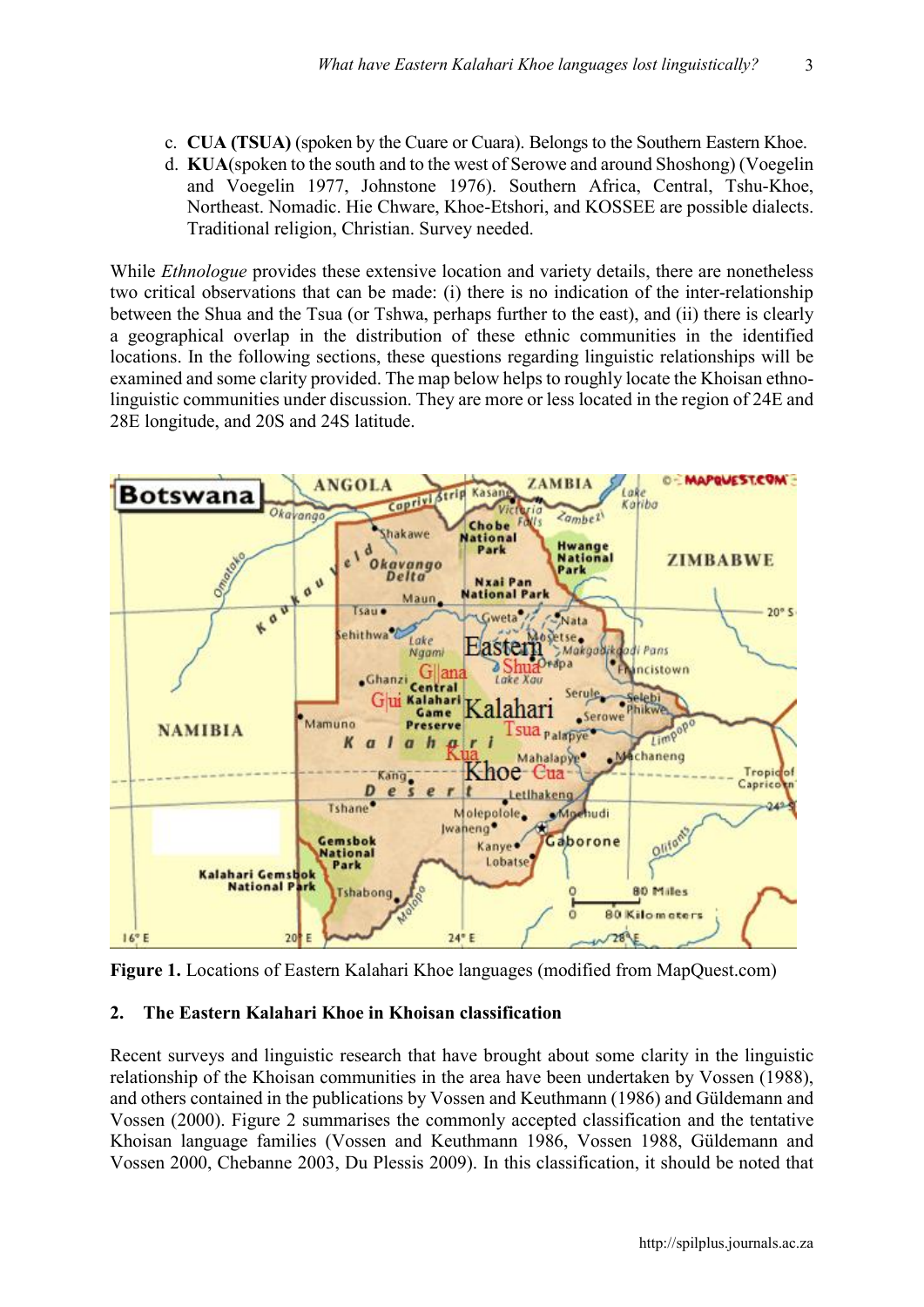"San" is not used in its linguistic sense to denote a particular linguistic grouping; rather, it is used in this paper in its popular sense, purely as a matter of convenience (cf. Güldemann and Vossen 2000).

- 1 **Hadza** (language family Tanzania)
- 2 Khoe-San<br>2.1 Sandawe
- **Sandawe** (language family Tanzania)
- 2.2 Khoe-San (Southern Africa)
- 2.2.1 **Khoe-Kwadi** (language family Botswana and Namibia)
- 2.2.1.1 Khoekhoe: Nama-Damara (Khoekhoegowab), !Ora, Hailom
- 2.2.1.2 Kalahari Central: ǁGana, ǀGui, Naro
- 2.2.1.3 Kalahari North: Khwedam (Kxoe, IAni, Buga, *IGanda*)<br>2.2.1.4 Kalahari East: Kua. Cua. Tsua. Shua. Tciretcire. Ganad
- 2.2.1.4 Kalahari East: Kua, Cua, Tsua, Shua, Tciretcire, Ganadi
- 2.3 **San** (language family Botswana, Namibia and South Africa)
- 2.3.1 Southern San: Taa-Tuu, !Xoon (!Aa), ‡Ama Oam, !Gwan Oam, !Kui (∣Xam,  $|X$ egui, and  $N|u\rangle$
- 2.3.2 Northern San: !Xũ, Ju|'hoan (Ju|'hoasi),  $\frac{1}{2}Kx$ 'au  $\parallel$ 'ein
- 2.3.3 (Isolate): ǂHõã; Sasi

**Figure 2.** Khoisan languages classification – The Khoe and San language families

The Eastern Kalahari Khoe languages are in 2.2.1.4 in this figure. Within this group, there are others, but they are not the subject of the present discussion. While Kua appears as a language in the figure, the view taken in this paper is that the term "Kua" is an endogenous label for all of these languages. The data on Kua that will be presented later on should be regarded as that of a Gǁana sub-lect. However, the speakers from whom the data was taken insisted on referring to themselves as "Kua".

Figure 3 attempts to locate and zone the current distribution of Khoisan speech communities and the Eastern Kalahari Khoe languages in Botswana. As can be observed in the shadings, some of the communities are found across borders, especially to the west of Botswana. The Eastern Kalahari Khoe languages found in eastern Botswana also spill over into Zimbabwe. The eastern part of Botswana is where the current research activities on these languages are focused. However, this could also include different dialectal varieties of Tsua or Tshwa. As Figure 3 shows, within this wide eastern zone it is possible that these communities, wherever they are found, may be highly dialectalised to the extent that they may not be readily intelligible to each other.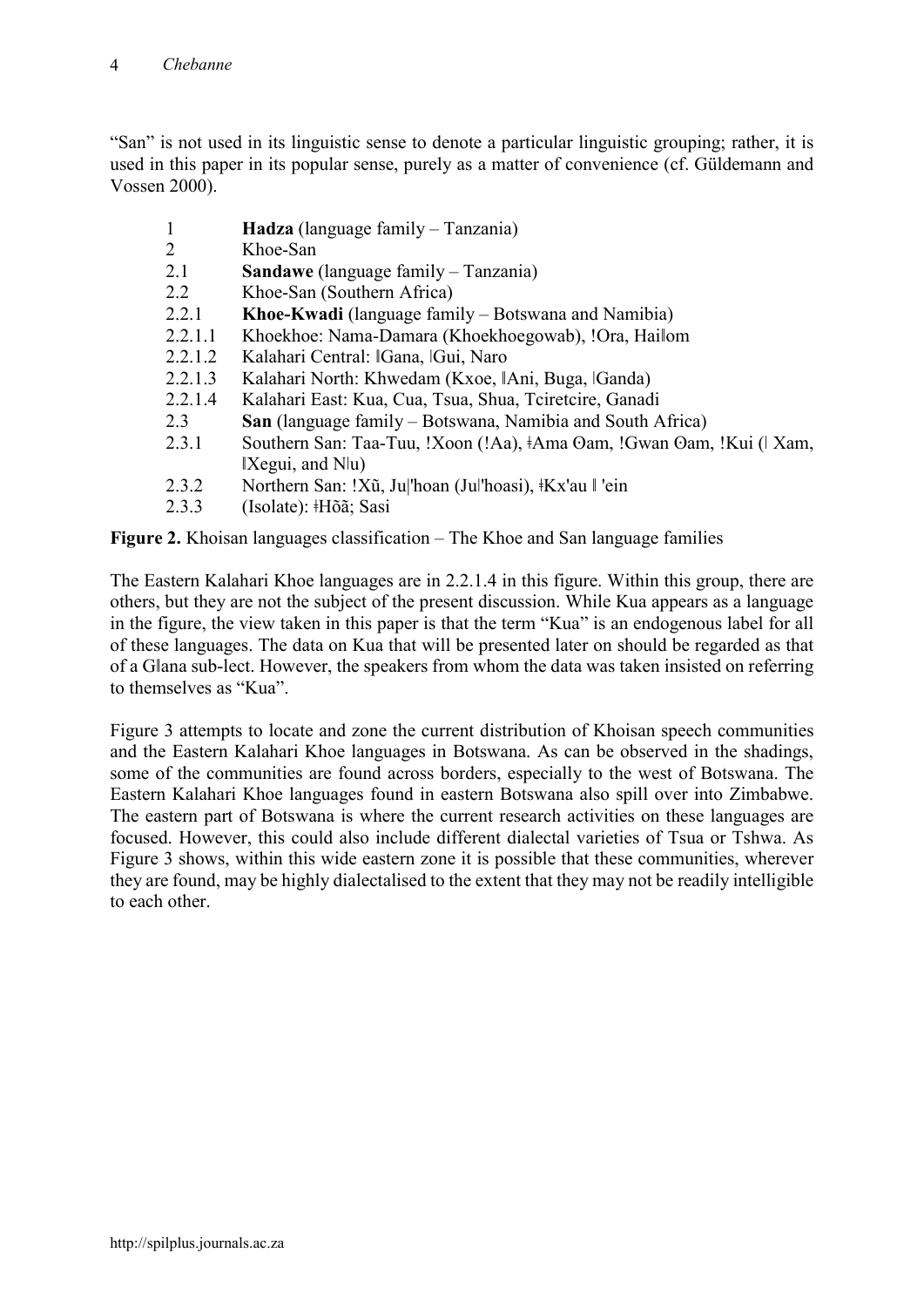

Khoisan ethnolinguistic groups and their localities and habitation in Botswana Sources: Anderson & Janson, 1997; Chebanne & Nyati-Ramahobo, 2003; Güldemann & Vossen, 2000; Köhler, 1971; Nakagawa, 1996; 2006; Silberbauer, 1965; Tanaka, 1980; Trail, 1986; Westphal, 1962.

**Figure 3.** Eastern Kalahari Khoe focus research areas (Chebanne 2008)

## **3. Phonological particularities of Eastern Kalahari Khoe**

Data collection for the phonological discussion took place during 2012 and 2013 from the Eastern Kalahari Khoe varieties of Kua (a variant of Gǁana), Tsua and Cua. A word list of 150 terms was prepared, all of which have been checked against Glui, the western variety. Phonological particularities are defined here as those features that characterise the Eastern Kalahari Khoe languages and therefore set them apart from their sister languages to the west. Phonologically speaking, Kua, Cua and Tsua have a click inventory comparable to most of the related languages in the west. However, these varieties tend to have fewer complex accompaniments to clicks (see Nakagawa 2006). Table 1 details the sound inventory of Kua, Tsua and Cua (modified from Nakagawa 2006).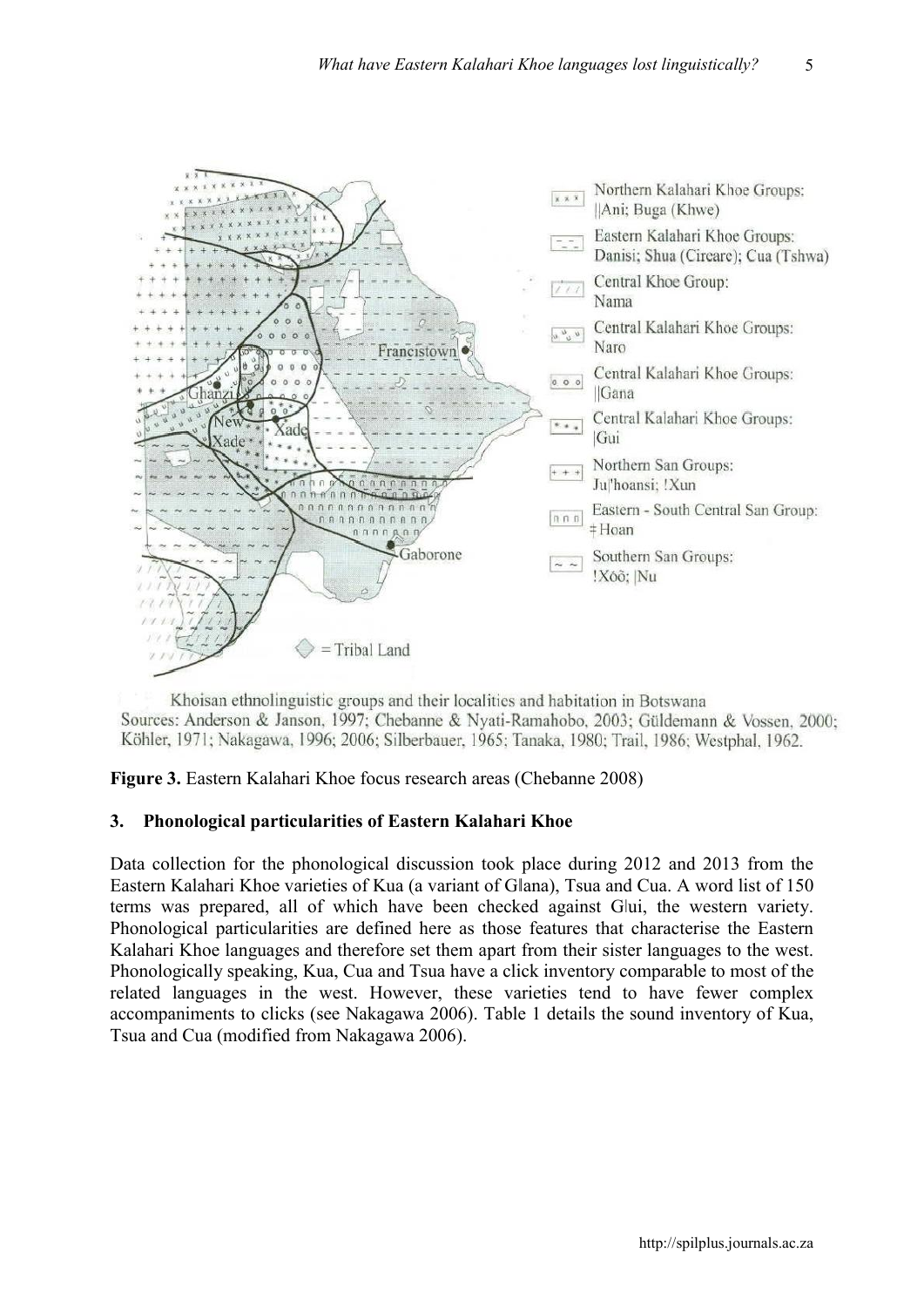|                           | bilabial    | dental                | alveolar     | lateral                  | alveo-<br>palatal              | alveo-<br>palatal         | palatal                                             | palatal<br>cons.      | Velar        | uvular                      |
|---------------------------|-------------|-----------------------|--------------|--------------------------|--------------------------------|---------------------------|-----------------------------------------------------|-----------------------|--------------|-----------------------------|
| voiceless<br>stops        | p           |                       | $\mathbf t$  |                          | Ţ                              | ts                        | $\ddagger$                                          | $\mathbf c$           | K            | $\mathbf q$                 |
| aspirated<br>stops        |             | h                     | th           | $\mathbb{I}$ h           | !h                             | tsh                       | $\dagger h$                                         | ch                    | Kh           | qh                          |
| delayed<br>aspiration     |             | $ {}^{\prime}$ h      |              | $\mathbf{P}$             | !'h                            |                           | $\frac{1}{2}$                                       |                       |              |                             |
| ejective<br>stops         |             |                       | $t^{\prime}$ | $\mathbb{I}$             | $\mathsf{I}$                   | ts'                       | $\dagger$                                           | $\mathbf{c}^{\prime}$ | $k^{\prime}$ | q'                          |
| glottalised               |             | 2                     |              | $\mathbb{I}_2$           | $\overline{12}$                |                           | ŧ2                                                  |                       |              |                             |
| voiced<br>stops           | $\mathbf b$ | $\lvert g \rvert$     | d            | $g\ $                    | g!                             | j<br>dz                   | $g+$                                                | $\mathbf{J}$          | G            |                             |
| affricates                |             | $\vert x \vert$       | tx           | $\ {\bf x}$              | !x                             | tsx                       | $\ddagger$                                          |                       | kx           | qX                          |
| uvular<br>stops           |             | q                     |              | $\mathbb{q}$             | !q                             |                           | $\dagger q$                                         |                       |              |                             |
| ejected<br>uvulars        |             | $ q\rangle$           |              | $\lg$                    | !q                             |                           | $\overline{q}$                                      |                       |              |                             |
| aspirated<br>uvular click |             | qh                    |              | $\mathbb{q}$ h           | !qh                            |                           | $\dagger$ qh                                        |                       |              |                             |
| ejective<br>affricates    |             | x<br>$(\mathsf{q}x')$ | tx'          | $\ x\>$<br>$(\vert qx')$ | !x<br>$(\mathbf{q}x^{\prime})$ | $\text{tsx}$              | $\dagger x$<br>$(\overline{\mathsf{q}}\mathsf{x}')$ | cx                    | kx           | qx'                         |
| nasals                    | m           | $\lfloor n \rfloor$   | $\mathbf n$  | n                        | n!                             |                           | $n+$                                                |                       |              |                             |
| fricatives                |             |                       |              |                          |                                | $\mathbf{Z}$<br>${\bf S}$ |                                                     |                       |              | $\mathbf h$<br>$\mathbf{X}$ |
| lateral                   |             |                       | l; r         |                          |                                |                           |                                                     |                       |              |                             |

**Table 1.** The sound inventory of Kua, Tsua and Cua (modified from Nakagawa 2006)

As can be observed, the consonant systems of these languages are still intact and comparable to the rest of Central Khoisan. However, a more detailed study is needed to create a definitive classification of the sound system of Eastern Kalahari Khoe. Nakagawa's (2006) study has helped to identify some of these sounds and to classify them appropriately.

As mentioned earlier, a comparative word list of 150 items taken from the three languages and checked against Gǀui was the basis for the phonetic and phonological study. The inclusion of Glui, which is from the western zone of Kalahari Khoe, helps us to understand the genetic and diachronic phonological issues that are observed, since these languages belong together in the Kalahari Khoe (Vossen 1988, Güldemann and Vossen 2000). Observed changes or differences from Glui are therefore crucial in this study. The comparative approach is important for this paper as it will help to argue the case of click loss or otherwise. As Traill and Vossen (1997:26) state, "the systematic nature of click loss can only be identified through comparative data".

It is clear from the comparative word list that the fundamental clicks  $[I, I, \mathbb{I}]$ ,  $\neq$  are present in all the speech communities, but their occurrences vary statistically. While these fundamental clicks are attested in all these languages, they do not necessarily appear in the cognates. The examples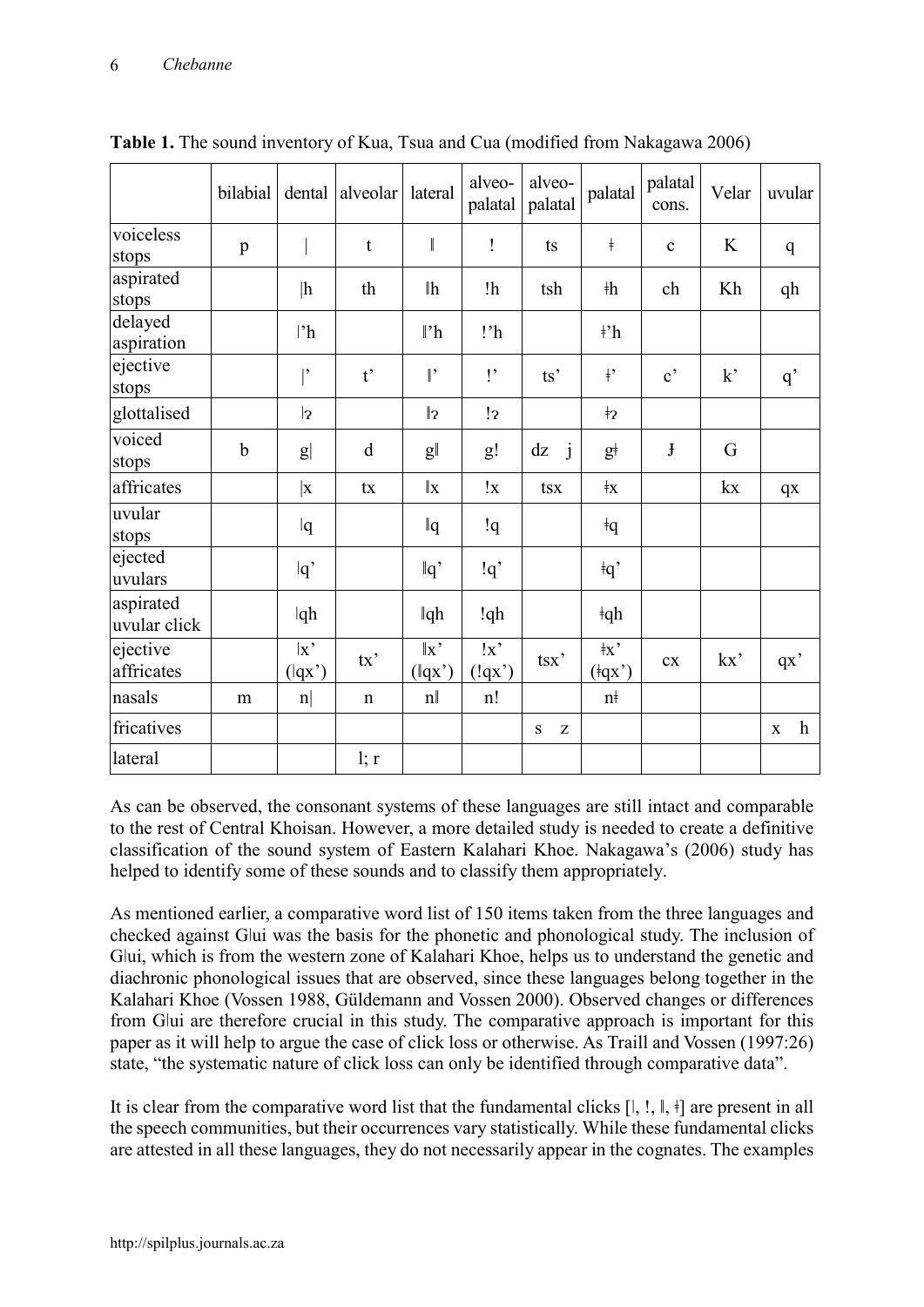7

- in (2) are cognates that retain the same click types.
- (2) Retained clicks

| a.    huru $HM^1$ (Kua, Cua, Tsua, Glui)        | to undress'                         |
|-------------------------------------------------|-------------------------------------|
| b. gluu HH (Kua, Cua, Tsua, Glui)               | 'to build a fire'                   |
| c. <sup>†</sup> 'heru HH (Kua, Cua, Tsua, Glui) | 'to be given a gift (when visited)' |
| d. lam HH (Kua, Cua, Tsua, Glui)                | 'sun, day'                          |
| e. glaa HL (Kua, Cua, Tsua, Glui)               | 'Siler tree (Terminalia Sericea)'   |
|                                                 |                                     |

The retained clicks across the languages and within the Eastern Kalahari Khoe are [ǁ], [ǀ] and [ǂ]. The alveolar click [!] seems to be less common across these languages. Furthermore, in certain cases, there are changes that can be observed, as in the examples in (3):

- (3) Evolutions and changes in common shared clicks
	- a. glúū HM (Kua, Cua, Glui)  $\rightarrow$  |zuu HM (Tsua) 'chest' b. n||aro HL (Kua, Cua, Tsua)  $\rightarrow$  g|an HH (G|ui) 'to carry meat on the shoulders' c. ǁqhua HL (Kua, Gǀui) → ǂqhua HL (Cua, Tsua) 'to chop the game head to cook it' d. !ghao HL (Kua, G|ui)  $\rightarrow$  n $\frac{1}{6}a^{6}$  LL (Cua)<sup>2</sup>  $\rightarrow$  loo LL 'to run after/chase a hunted animal'

In these examples, the loss of systematic click correspondence is mainly divided between Kua and Glui, and Cua and Tsua. In certain cases where cognates are traceable or recognisable, their clicks are different or do not exist. In some cases it is the loss of cognates and the acquisition of the new lexicon that are responsible for the loss of systematic click correspondence. In other instances, the click seems to be lost without any evident phonological trigger, as in the examples in (4).

(4) Click loss without evident phonological triggers

| a. nabe MM (Kua) $\rightarrow$ gabe MM (Cua, Tsua) $\rightarrow$ n!abe MM (Glui) | 'giraffe'      |
|----------------------------------------------------------------------------------|----------------|
| b. noe HM (Kua) $\rightarrow$ gue HM (Cua, Tsua) $\rightarrow$ n!oe HM           | 'porcupine'    |
| c. naro HL (Kua) $\rightarrow$ garo HL (Cua, Tsua) $\rightarrow$ n!aro           | 'chameleon'    |
| d. nuu HM (Kua) $\rightarrow$ dzuu HM (Cua, Tsua) $\rightarrow$ n!uu HM (Glui)   | 'a house, hut' |
| e. n#uu HH (Kua, Cua) $\rightarrow$ nũũ HH (Tsua) $\rightarrow$ n#ũũ HH          | to sit'        |

In the examples in  $(4)$ , it is clear that the alveolar click  $[!]$  seems to have undergone click loss in the eastern varieties Kua, Cua and Tsua. In the examples in (5), the loss of [ŋǃ] results in either a simple velar nasal or a velar stop.

 $(5)$  Loss of n!

| a. nua LL (Kua) $\rightarrow$ kua LM*(LL) (Cua, Tsua) $\rightarrow$ n!ua LL (Glui) | 'duiker'    |
|------------------------------------------------------------------------------------|-------------|
| b. nare LL (Kua) $\rightarrow$ kare LM*(LL) (Cua, Tsua) $\rightarrow$ n!are LL     | 'foot'      |
| c. naro HL (Kua) $\rightarrow$ garo HL (Cua, Tsua) $\rightarrow$ n!aro HL (Glui)   | 'chameleon' |

 $1 H =$  high tone, M = medium tone, L = low tone, HH = two high tones, HM = high and medium tones, HL = high and low tones,  $LL =$  low tones,  $MM =$  two medium tones.

<sup>2</sup> Note that the items in this example are not cognates.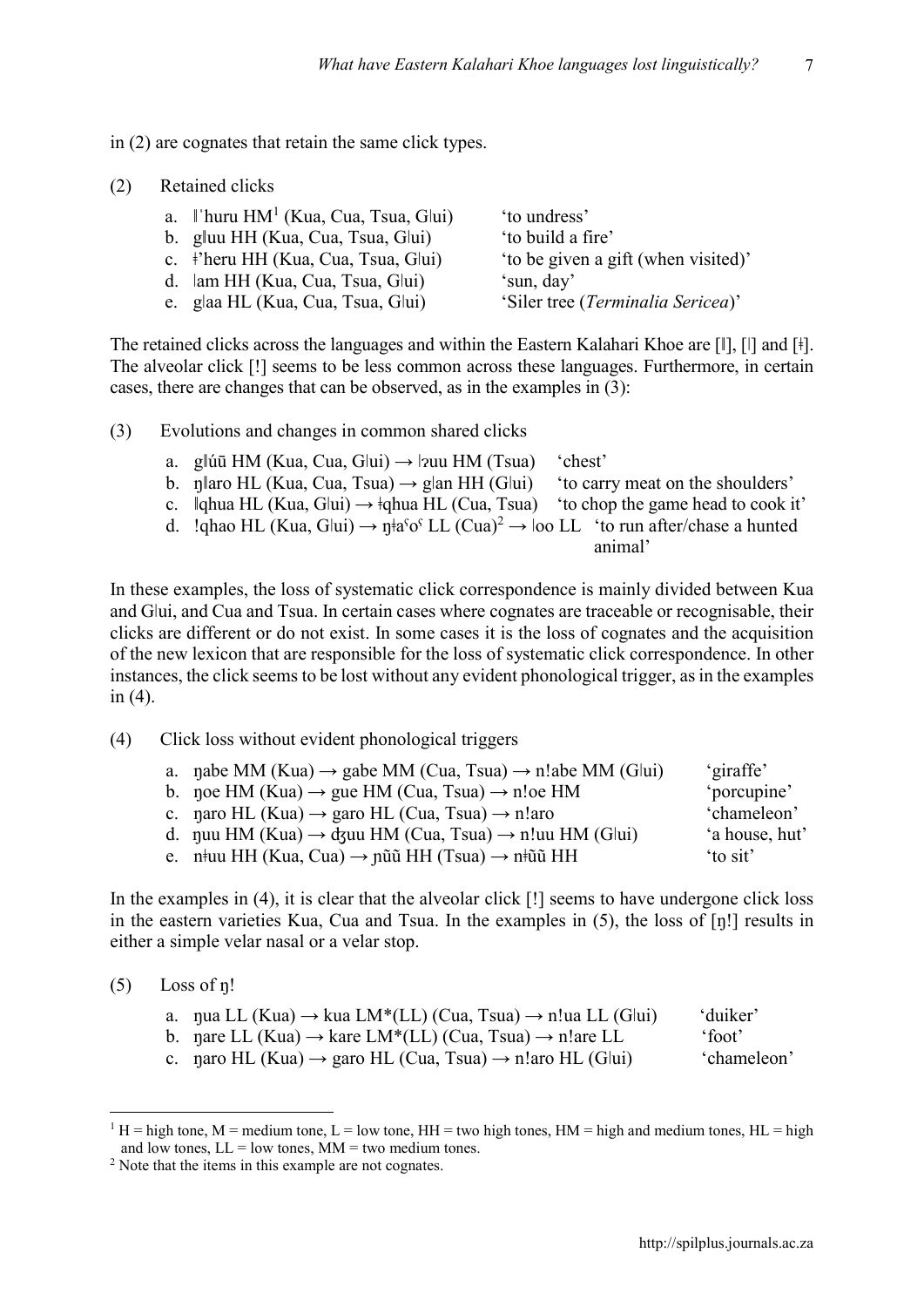- d. nabe MM (Kua)  $\rightarrow$  gabe MM (Cua, Tsua)  $\rightarrow$  n!abe MM (G|ui) 'giraffe'
- e. gãi HM (Kua, Cua, Tsua)  $\rightarrow$  g!ãi HM  $\quad$  'ibex'

In the phonological examination of the comparative list alluded to earlier, there are certain phonological features that may help to explain some instances of click loss or modification. Some of these features include palatalisation, aspiration (regular or delayed), and nasalisation of some vowels. It is not clear if velarisation plays any role, but it seems to be a result of some of the instances of click loss.

## **3.1 Palatalisation**

Palatalisation commonly refers to sound articulation associated with tongue movement towards the hard palate. It could be considered a particular process that assimilates certain consonants in the context of certain vowels to the palatal zone of articulation. Palatalisation seems to play a very important role in click loss. The associated aspiration may also be crucial in this sound change process. The following examples in (6) illustrate.

- (6) Palatalisation as impetus of click loss
	- a.  $\pm$ hee- $\pm$ here HH HL (Kua, Cua, G $|$ ui)  $\rightarrow$  chee HH (Tsua) 'to drop something powdery on a surface'
	- b. khuo HH (Kua)  $\rightarrow$  khoo HH (Cua, Tsua (depress))  $\rightarrow$  !hoo HH (G|ui) 'the beginning of the hot season'
	- c. khui HM (Kua, Cua, Tsua)  $\rightarrow$  !hui HM 'to pierce and make a hole'
	- d.  $\#$ hura HL (Kua, G|ui)  $\rightarrow$  chura HL (Cua)  $\rightarrow$  tshura HL (Tsua) 'to unroll something'
	- e.  $\frac{1}{2}$ pũũ HH (Kua, G|ui)  $\rightarrow \frac{1}{2}$ ũũ HH (Cua)  $\rightarrow$  nũũ HM (Tsua) 'to eat (beans, etc.)'
	- f. cum HL (Kua, Cua)  $\rightarrow$  tum HL (Cua, Tsua) 'to eat'

As is clear in these examples, high and lax vowels tend to be the ones associated with resultant palatalised sounds. This palatalisation is sometimes extensive, that is, it goes beyond palatalisation to result in velar sounds. At the surface level, palatalisation that seems to yield velar sounds may be considered irregular, however, these sounds must first have been palatalised in the intermediate stage. The example in (7) illustrates the likely phonetic process.

(7) Irregular palatalisation process

| $\nexists$ h $\rightarrow$ |                | $\rightarrow$ tsh |
|----------------------------|----------------|-------------------|
| $!h \rightarrow$           | $\mathfrak{t}$ | $\rightarrow$ kh  |
| $\nexists$ h $\rightarrow$ | $\mathbf{u}$   |                   |

As (6) and (7) illustrate, some cognates remain at the palatal stage; what extends this sound change to affrication and velarisation is not clear at this stage of analysis. However, the data presented here confirms the well-known pattern of click absence in eastern Kalahari varieties of Khoe when compared with western and Khoekhoe varieties, and is generally assumed to reflect a process of click loss.

The standard explanation for the phenomenon of click loss is the account given by Traill and Vossen (1997:30), where a model of phonetic "weakening" is invoked. However, the data provided in (8) clearly shows that these language varieties still attest the stage of conservation.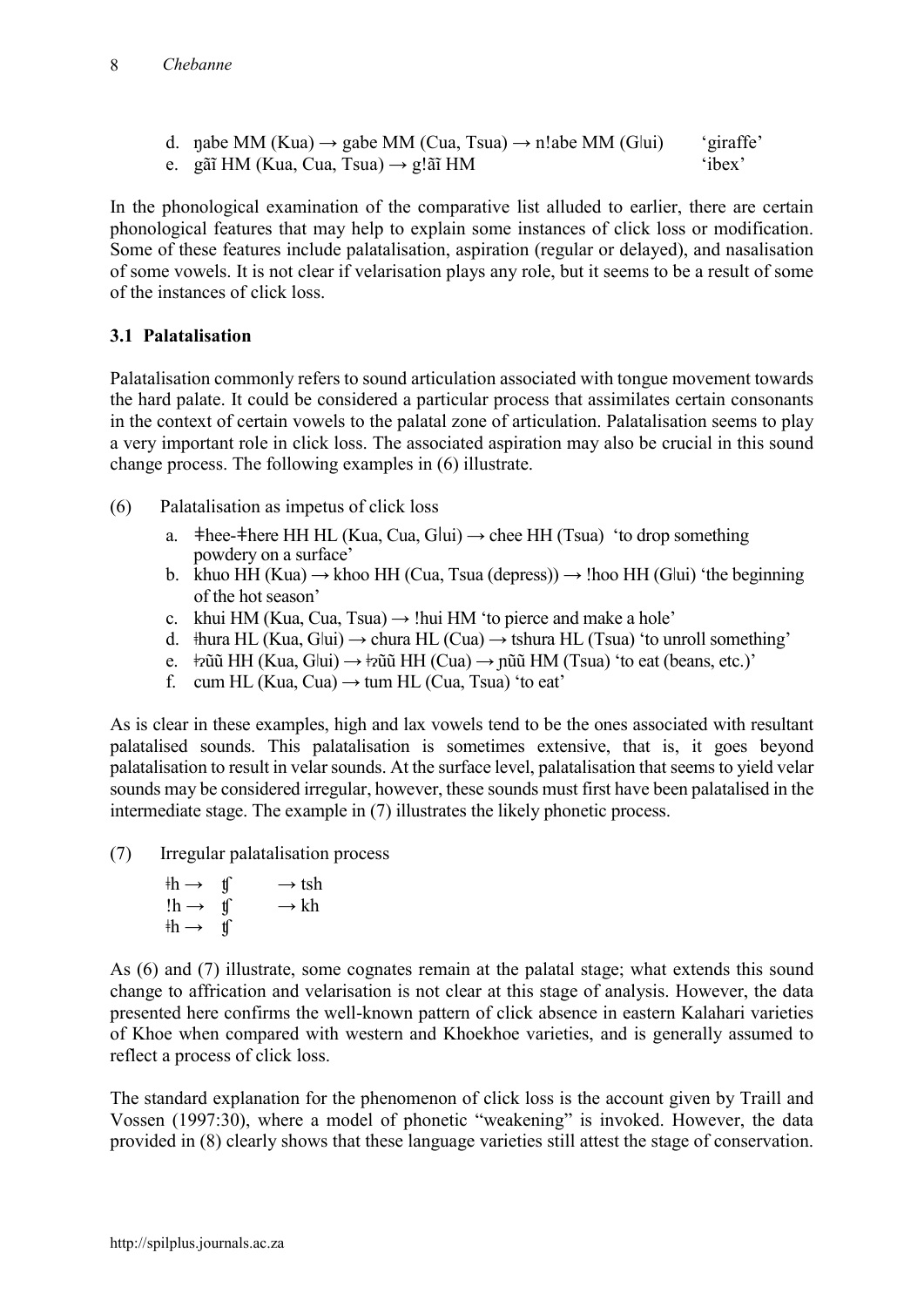9

The lexicon also shows that there are instances of click replacement with egressive consonants, such as  $[!]$  replaced with  $[k]$ , and  $[!]$  with  $[c]$ .

(8) Phonetic weakening and click loss (adapted from Traill and Vossen 1997:30)

| Dental | <b>Alveolar</b> | Lateral | Palatal |                                                                           |
|--------|-----------------|---------|---------|---------------------------------------------------------------------------|
|        |                 |         | ŧ       | Stage of click conservation                                               |
|        |                 |         | ŧ       | Stage of $[!]$ and $[k]$ neutralisation                                   |
|        |                 |         |         |                                                                           |
|        |                 |         |         |                                                                           |
|        |                 |         | ŧ       | Stage of $\lceil \frac{1}{2} \rceil$ and $\lceil c \rceil$ neutralisation |
|        |                 |         |         |                                                                           |
|        |                 |         | c       |                                                                           |

The loss or replacement of the alveolar and palatal clicks is accounted for by Traill and Vossen (1997:23). The authors demonstrate that the abrupt nature of these clicks and the force used in their articulation make them targets for replacement by non-click consonants. This situation characterises the Cua-Kua-Tsua continuum where there is neutralisation between [ǃ] and [k], and [ǂ] and [c]. The accompaniments of clicks also facilitate click loss, as the following section will illustrate

#### **3.2 Regular and delayed aspiration**

All languages in the Eastern Kalahari Khoe continuum make the distinction between regular and delayed aspiration. Delayed aspiration vents some air into the nasal cavity and gives an impression of nasalisation. However, due to click loss, it is systematically lost in some cognates of Cua and Tsua. Regular aspiration seems not to cause any sound changes.

#### (9) Regular aspiration

| a. lhaba HL (Kua, Cua, Tsua (depress), Glui) 'to stumble or stagger'            |                                     |
|---------------------------------------------------------------------------------|-------------------------------------|
| b. lhobe HL (Kua, Cua, Tsua (depress), Glui) 'to creep (toward)'                |                                     |
| c. Ihumi HL (Kua, Cua, Tsua (depress), Glui) to wear an apron between the legs' |                                     |
| d.   qham HL (Kua, Cua, Tsua (depress))                                         | 'silky spider thread'               |
| e.   qhua HL (Kua, Cua, Tsua, Glui)                                             | 'to chop a head of game to cook it' |

In words with regular aspiration, all languages in the continuum retain the aspiration without sound changes. However, the following examples in (10) show how delayed aspiration presents itself and the differences that cognates present in different languages.

#### (10) Delayed aspiration

- a. !'hubu HM (Kua, G $\vert$ ui)  $\rightarrow$  tfuu MM (Cua)  $\rightarrow$  tshuu MM (Tsua) 'to be swollen'
- b.  $\|$ 'haˤmiˤ HL (Kua, G $\|$ ui)  $\rightarrow$  dzaˤm LH (Cua, Tsua) 'a whip'
- c.  $\parallel$  hao HL (Kua, Cua, G|ui)  $\rightarrow$   $\parallel$  hao HL (Tsua) 'to throw seeds/water nimbly'
- d. <sup>‡</sup>'hãã MM (Kua, G|ui)  $\rightarrow$   $\tilde{\text{Ha}}$  HL (Cua)  $\rightarrow$   $\tilde{\text{Ha}}$  HL (Tsua) 'to lead; to go ahead'
- e.  $\pm$ 'hara HL (Kua, G|ui)  $\rightarrow$  |xari LL (Cua)  $\rightarrow \pm$ qhua LL 'to cut long and thin; thinly cut'
- f.  $\#$ 'here HL (Kua, Cua, G|ui)  $\rightarrow \#$ i HL (depress) 'to move by poking'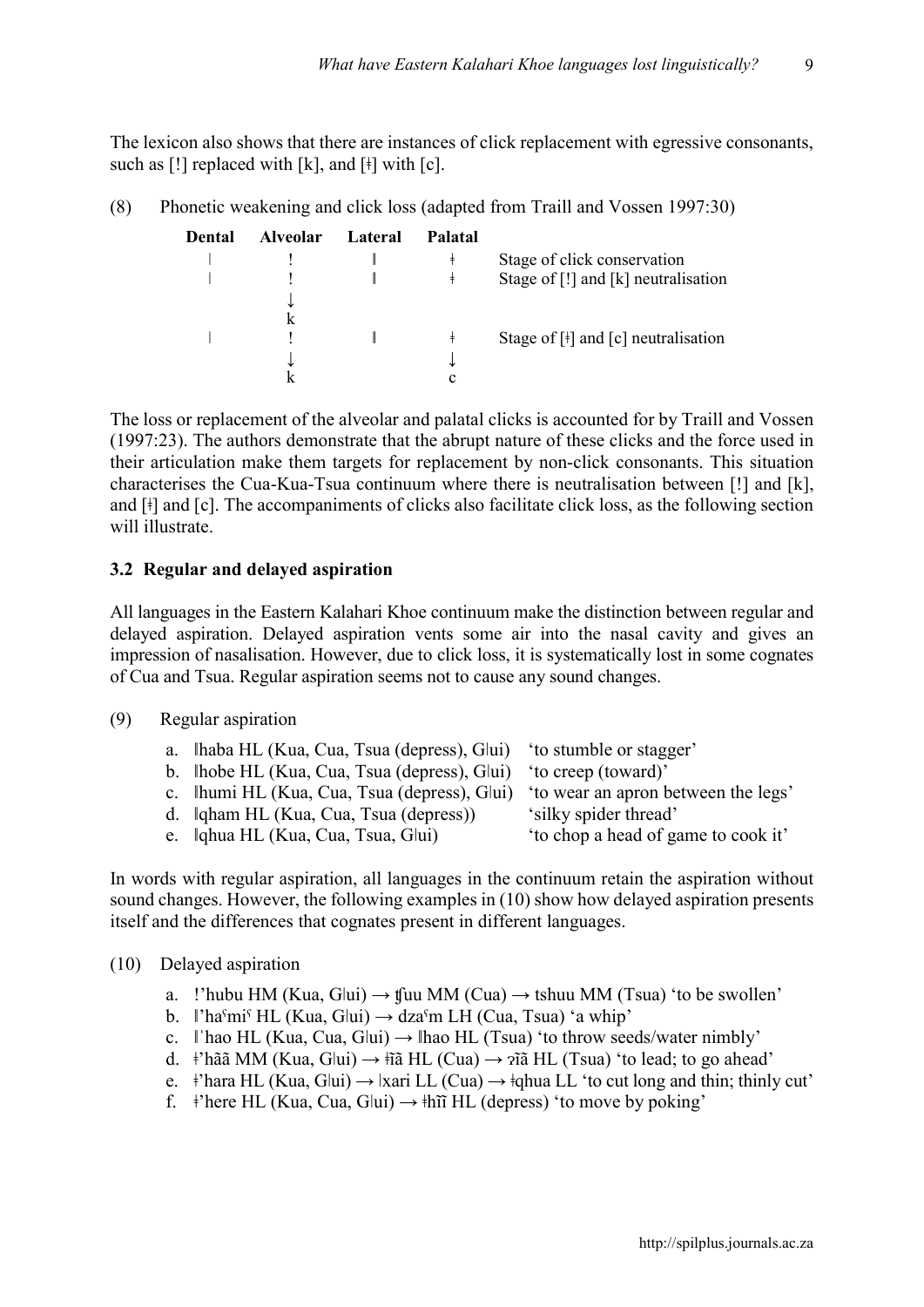Tsua is the most flexible with regard to delayed aspiration. In the sound changes, the resulting consonant is simply aspirated or, in certain instances, vowels are nasalised. Regular aspiration and nasalisation may easily derive from delayed aspiration. This is so because the necessary slight nasal venting may yield to full nasalisation and then normalise the aspiration, as illustrated in (11).

(11) Loss of delayed aspiration and normalisation of aspiration

 $\pm h \rightarrow \pm h$  $l'h \rightarrow lh$ 

In the eastern dialects, once this normalisation of aspiration is achieved, the click can be dropped. In certain instances, there is an emergence of nasalisation when delayed aspiration is lost, as will be explained in the following section.

## **3.3 The emergence of nasalisation**

As can be seen from the examples in (10), nasalisation that emerges in certain cognates stems from delayed aspiration. The examples in (12) demonstrate the particular nature of the resultant nasalisation.

- (12) Emergence of vowel nasalisation
	- a.  $\dot{\tau}$ here HL (Kua, Cua, G $\vert \text{u} \rangle \rightarrow \dot{\tau}$ hi HL(Tsua) 'to move by poking'
	- b. <sup>‡</sup>'hãã MM (Kua, G|ui)  $\rightarrow$   $\frac{1}{2}$ î HL (Cua)  $\rightarrow$   $\frac{1}{2}$ î HL (Tsua) 'to lead; go ahead'
	- c.  $\pm$ 'han HM (Kua, G|ui)  $\rightarrow$  khãã LL (Cua, Tsua) 'to set a trap'

Vowel nasalisation loss and gain seem to be at play in most of the examples in (11). However, in some instances, a nasal consonant emerges. The examples in (13) illustrate how vowel nasalisation loss and gain results in nasal consonants.

- (13) Emergence of nasal consonants
	- a.  $\text{lh\tilde{a}\tilde{a} HL}$  (Kua, G $\text{lu\tilde{i}}$ )  $\rightarrow \text{la}^c \text{h\tilde{a} HL}$  (Kua)  $\rightarrow \text{lan\text{a} LL}$  (Cua)  $\rightarrow \text{ana} LL$  (Tsua) 'wood/branches around a quarry/prey'
	- b.  $\frac{1}{2}$ pũ HH (Kua, G|ui)  $\rightarrow \frac{1}{2}$ ũũ HH (Cua)  $\rightarrow$  nũũ HM (Tsua) 'to eat (beans, etc.)'
	- c. cum HL (Kua, Cua)  $\rightarrow$  tum HL (Cua, Tsua) 'to eat'
	- d. mɂa LHL (Kua, Tsua) → mma HLL (Cua) → mãã LM (Gǀui) 'a head'

These examples show that the loss or gain of vowel nasalisation also results in the loss or gain of other phonetic features, such as aspiration and glottalisation. Nasal segments or features can also be completely modified in Cua and Tsua. In the examples in (13), nasalised alveolar clicks correspond to cognates with only velar nasals; this is also the case where clicks are lost.

(14) Loss of nasalisation

- a. nua LL (Kua)  $\rightarrow$  kua LM\*(LL) (Cua, Tsua)  $\rightarrow$  n!ua LL (Glui) 'duiker'
- b. nare LL (Kua)  $\rightarrow$  kare LM\*(LL) (Cua, Tsua)  $\rightarrow$  n!are LL (G|ui) 'a foot'
- c. naro HL (Kua)  $\rightarrow$  garo HL (Cua, Tsua)  $\rightarrow$  n!aro HL (G|ui) 'chameleon'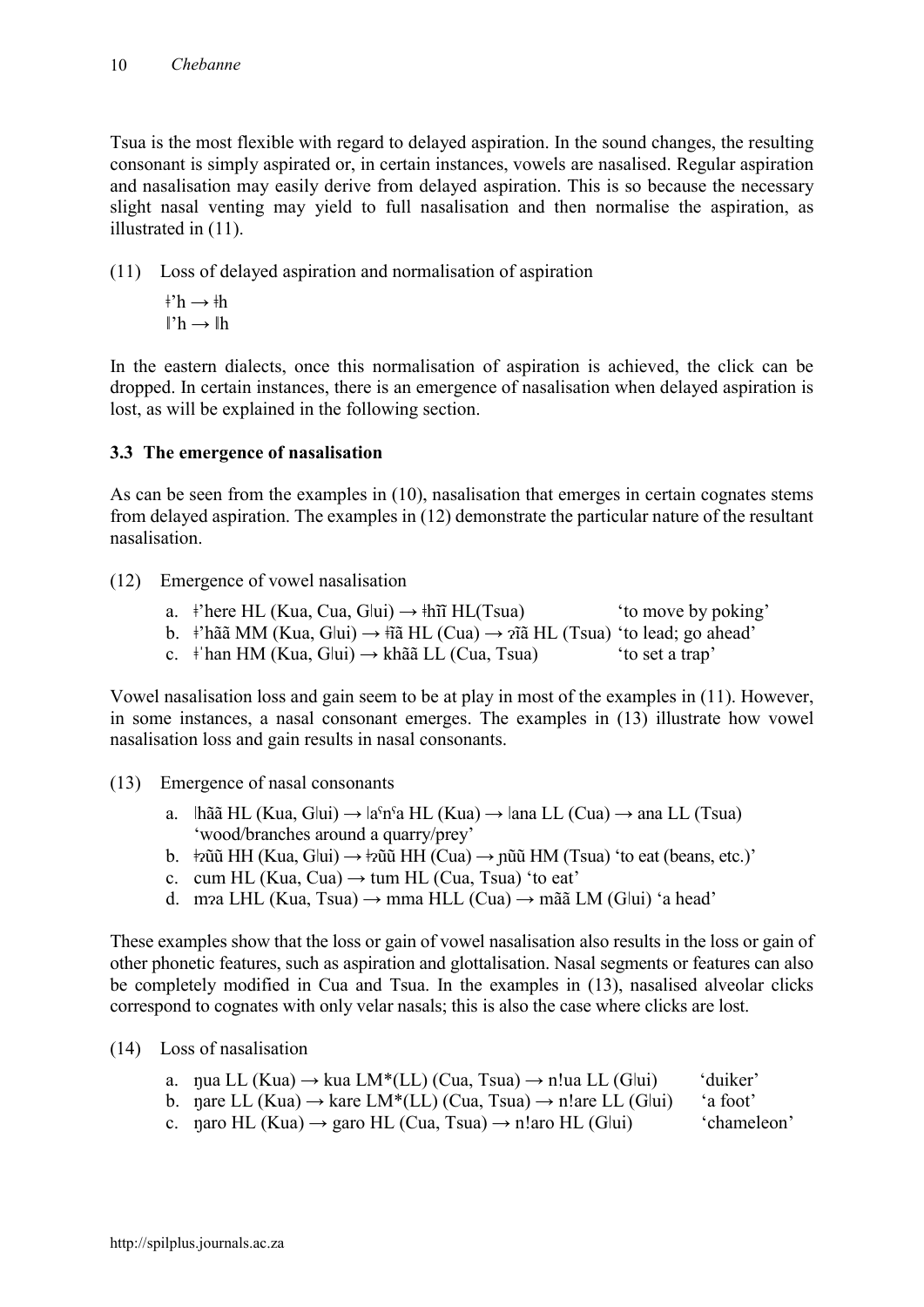| d. nabe MM (Kua) $\rightarrow$ gabe MM (Cua, Tsua) $\rightarrow$ n!abe MM (Glui) | 'giraffe' |
|----------------------------------------------------------------------------------|-----------|
| e. gãi HM (Kua, Cua, Tsua (depress)) $\rightarrow$ g!ãi HM (Glui)                | 'ibex'    |

Example (14e) also seems to indicate that voiced clicks in Kua, Cua and Tsua are lost in favour of a velar consonant.

### **3.4 Vocalism**

As is evident in the examples in (13) and (14), vowels play an important role in sound changes in these four languages. This section presents changes associated with vowels in this language continuum. Vowels in these languages can be simple, nasalised, pharangealised or associated with glottal stops.

#### (15) Vowel changes

| a. n  aa HL (Kua, Cua, Tsua) $\rightarrow$ n  ãã HL (G  ui)      | 'horn'      |
|------------------------------------------------------------------|-------------|
| b. $a^{s}a^{s}$ LL (Kua, Cua, Glui) $\rightarrow$ habe HM (Tsua) | 'to arrive' |
| c. k'ãi HH (Kua, Glui) $\rightarrow$ c'ii HH (Cua, Tsua)         | 'liver'     |

Vowels therefore participate in the phonological intervariability of the sound system of these speech communities. However, they remain relatively stable when compared with other phonological elements such as egressive and ingressive consonants. Nonetheless, much more research needs to take place in order to understand the complete vocalism of these languages and how it plays a role in the tonal shape of segments. One aspect that could be pursued is the role of tone in vowel behaviour which, at this stage, is not evident. However, some tonal properties are considered in the following section.

#### **3.5 Tone**

Tone plays an important role in Khoisan languages (see Nakagawa 2006). The Eastern Kalahari Khoe languages make six tonal distinctions. The examples in (16) present the six tonal melodies that Nakagawa (2006) identified in the languages of the Kalahari Khoe group. The comparative list of 150 words alluded to earlier, clearly showed that Cua, Kua and Tsua presented similar tones, and therefore similar tonal melodies, as Glui.

#### (16) Tonal classes of Eastern Kalahari Khoe languages

| a. lui HH (Kua, Cua, Tsua, Glui)                                                             | '[num.] one'      |
|----------------------------------------------------------------------------------------------|-------------------|
| b. $\forall x$ ore HM (Kua, Cua, Tsua) $\rightarrow \exists x$ obe HM (Glui)                 | 'to open/uncover' |
| c. lam HL (Kua, Cua, Tsua, Glui)                                                             | '[num.] $two'$    |
| d. $\dot{\phi}$ ai LH (Kua, Cua, Tsua) $\rightarrow \dot{\phi}$ ai LM (Glui)                 | 'rope'            |
| e. qx'ura MM (Kua, Cua) $\rightarrow$ qx'ora MM (Tsua) $\rightarrow$ qx'ua (Glui)MM 'unripe' |                   |
| f. nua LL (Kua) $\rightarrow$ kua LL (Cua, Tsua) $\rightarrow$ n!ua LL (Glui)                | 'duiker'          |

While tonal shapes may be maintained, they may not have the same phonetic quality. For instance, the word for 'cow', /gube/ in the west and /ʤube/ in the east, are both HL but, phonetically and relatively, /dʒube/ has a depressed H tone. The source of this depression seems to be triggered by the voiced consonants in the eastern varieties. Voicing therefore causes some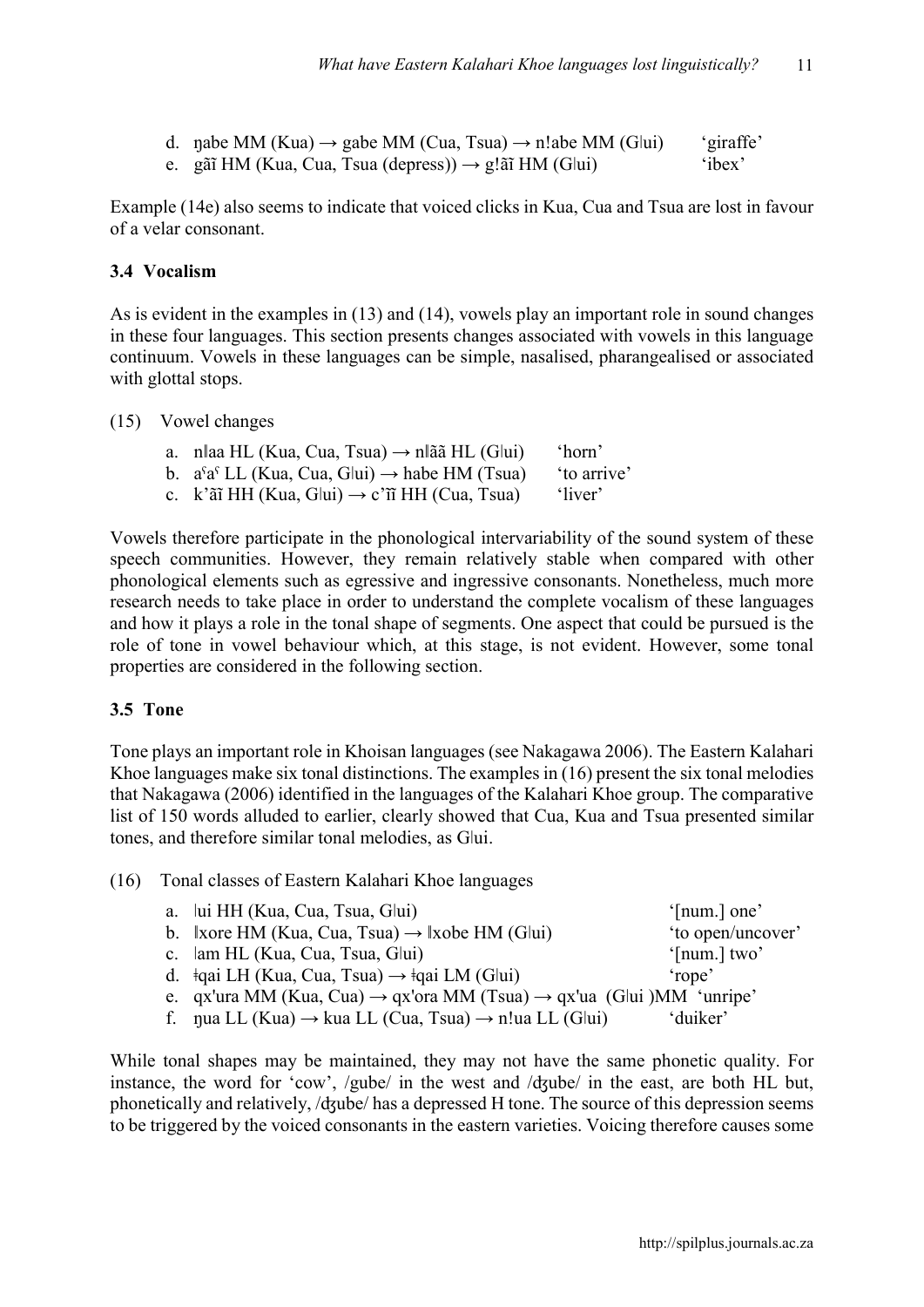tonal depression in Tsua but less so in Cua. Most of the targets for depression are the HL and HM tone classes.

- (17) Tonal depression
	- a. Ihaba HL (Kua, Cua, Tsua (depress), Glui) 'to stumble and stumble; stagger'
	- b. lhobe HL (Kua, Cua, Tsua (depress), Glui) 'to creep (toward)'
	- c. ǁhumi HL (Kua, Cua, Tsua (depress), Gǀui) 'to wear an apron between the legs'
	- d. Igham HL (Kua, Cua, Tsua (depress)) 'silky spider thread'

It should be noted that there is no tonal depression in Kua and Gǀui in similar phonetic contexts as with Cua and Tsua. The conclusion to be made at this stage of analysis is that tonal depression is an emerging phonetic feature in the eastern varieties of the Eastern Kalahari Khoe languages. It can be said that tonal depression is associated in these eastern varieties with voicing and aspiration, as exemplified in (18). Voiced stops and aspiration seem to be responsible for tonal depression.

## (18) Tonal depression triggers

- a. tshaa HM (Kua, Cua, G $\vert \text{u} \rangle \rightarrow$  tshaa HM (Tsua (depress)) 'water'
- b. tshiu HM (Kua)  $\rightarrow$  tshau HM (Cua, Tsua (depress))  $\rightarrow$  tshiu HM (G|ui) 'hand'
- c. chuu HH (Kua, G $\vert$ ui)  $\rightarrow$  thuu HH (Cua, Tsua (depress))  $\rightarrow$  thuu ka MM L 'yesterday'
- d.  $\phi$ ibe HH (Kua)  $\rightarrow$  debee HH (Cua, Tsua (depress))  $\rightarrow$   $\phi$ ibe HH (G|ui) 'lower lip'
- e. nuu HM (Kua)  $\rightarrow$  dzuu HM (Cua, Tsua (depress))  $\rightarrow$  n!uu HM (Glui) 'house, hut'

However, in some cases, depression does not occur where it is expected. This non-systematic nature of tonal-depression occurence may be an indication of a recent development of this phonetic feature. The example in (19) shows that tonal depression does not occur where it should otherwise be expected.

(19) Non-occurrence of depression

n $\text{I} \cup \text{I} \cup \text{I} \cup \text{I} \cup \text{I} \cup \text{I} \cup \text{I} \cup \text{I} \cup \text{I} \cup \text{I} \cup \text{I} \cup \text{I} \cup \text{I} \cup \text{I} \cup \text{I} \cup \text{I} \cup \text{I} \cup \text{I} \cup \text{I} \cup \text{I} \cup \text{I} \cup \text{I} \cup \text{I} \cup \text{I} \cup \text{I} \cup \text{I} \cup \text{I} \cup \text{I} \cup \text{I} \cup \text{I} \cup \text{I} \cup \text$ 

The phenomenon of tonal depression triggered by voiced plosives is curious among these Eastern Kalahari Khoe languages. It could be a linguistic contact feature, taken from southern Bantu languages (in this case, Kalanga) with which they came into contact (Cashdan 1979). However, this issue will require further investigation to determine the extent and its significance in the phonology of the eastern languages.

## **3.6 The PGN system**

The grammatical elements discussed in this section are pronominal markers used in declarative sentences. They are characterised by the grammatical features of person, gender and number. This system is extensive and also varies according to object position as well as relative and genitive forms. Subject and object PGN markers take other subtle distinctions of singularity, duality and plurality. Their pragmatic functions indicate inclusivity and exclusivity, and their neutrality or unmarkedness. For quick illustration and comparison, only the declarative (or nominative) pronominal elements of the three languages – Kua, Cua and Tsua – are presented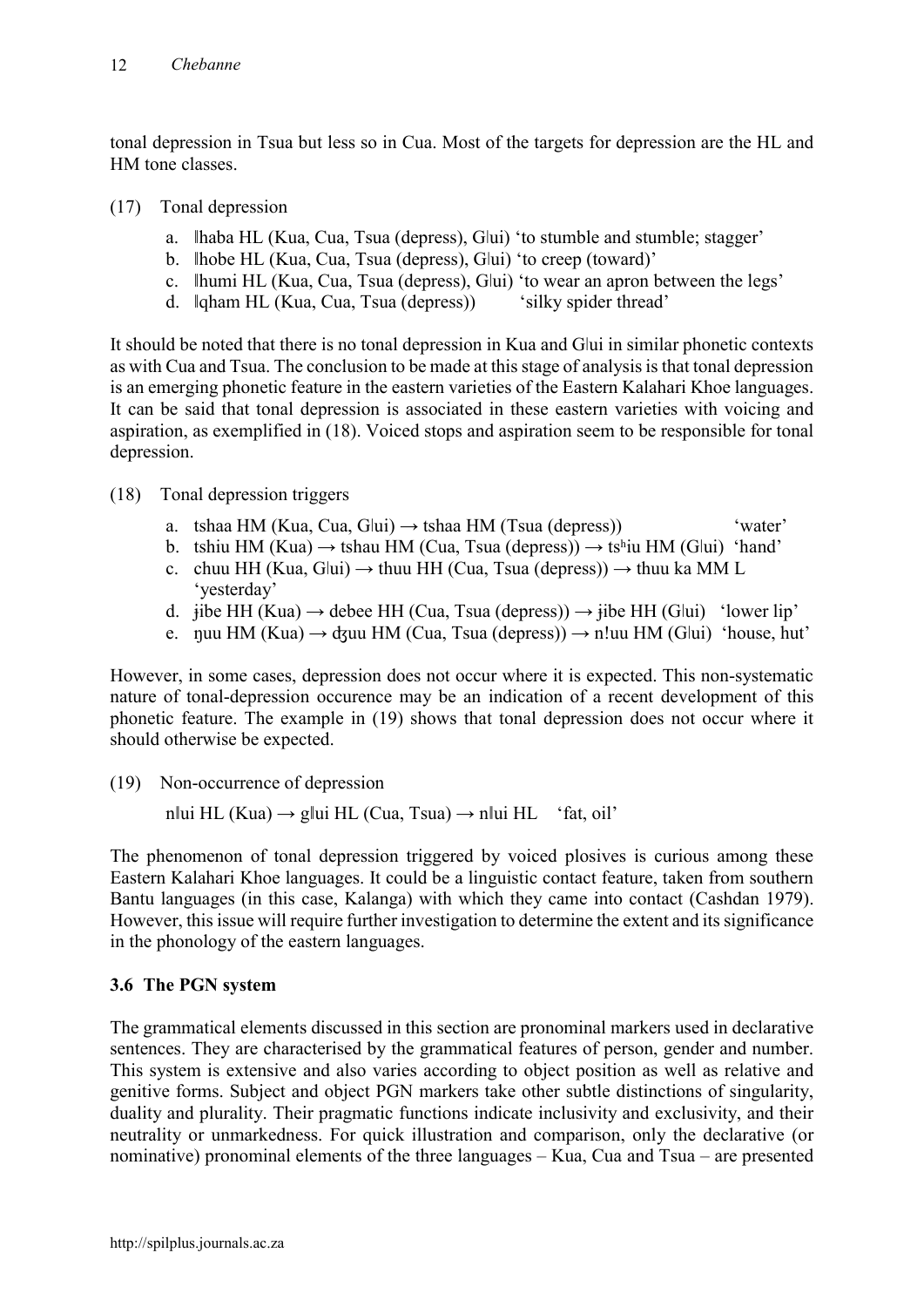and discussed here. However, it is necessary to mention at this point that there are also accusative (or objective) forms that match the nominative (declarative) forms. The nominative (subjective) and the accusative (objective) forms differ in their vowel suffixes – [-e] for declarative and [-a] for accusative (objective) forms.

| Kua    | Cua    | <b>Tsua</b>              | <b>Gloss</b>                               |
|--------|--------|--------------------------|--------------------------------------------|
| ce     | cíé    | cíè                      | I (mix. $1SG$ )                            |
| átsèbè | àtsábé | ítsábè                   | we (masc. $1st$ -pers.dual)                |
| ítsèbè | ítsábé | ítsábè                   | we (masc. $1st$ -pers.dual.excl.)          |
| ásèbe  | àsábé  | ísábè                    | we (fem. $1st$ -pers.dual)                 |
| ísèbè  | ísábé  | ísábè                    | we (fem. 1 <sup>st</sup> -pers.dual.excl.) |
| ákhèbè | àkhábé | $\overline{\phantom{0}}$ | we (mix. $1st$ -pers.dual)                 |
| íkhèbè | íkhábé | íkhábè                   | we (mix. $1st$ -pers.excl.)                |
| álè    | àláé   | $\overline{\phantom{0}}$ | we (masc. $1PL$ )                          |
| ílè    | íláé   | ílá é                    | we (masc. 1PL.excl.)                       |
| ásè    | àféé   | ísíè ; ízíè              | we (fem. $1PL$ )                           |
| ísè    | íféé   | ízíè                     | we (fem. 1PL.excl.)                        |
| átè    | àtáé   | ítáè                     | we (mix. $1PL$ )                           |
| ítè    | ítáé   | ítáè                     | we (mix. 1PL.excl.)                        |
| tséè   | tsáé   | tsá è                    | you (masc. 2SG)                            |
| séè    | sáé    | sá è                     | you (fem. 2SG)                             |
| ítsò   | ítsóé  | ítsóè                    | you (masc. 2 <sup>nd</sup> -pers.dual)     |
| ísò    | ísóé   | ísóè                     | you (fem. 2 <sup>nd</sup> -pers.dual)      |
| íkho   | íkhóé  | íkhóè                    | you (mix. 2 <sup>nd</sup> -pers.dual)      |
| 10     | ílóé   | ílóè                     | you (masc. 2PL)                            |
| ídzò   | ídzóé  | ízóè                     | you (fem. 2PL)                             |
| ítfò   | ítóé   | Ítóè                     | you (mix. 2PL)                             |
| àbè    | èbé    | èbè                      | he (masc. $3SG$ )                          |
| àsè    | èsé    | èsè                      | she (fem. 3SG)                             |
| àtsère | ètsèrè | ètsèrè                   | they (masc. 3 <sup>rd</sup> -pers.dual)    |
| àsèrè  | èsèrè  | èsèrè                    | they (fem. $3rd$ -pers.dual)               |
| àkhòre | èkhòrè | èkhwèrè                  | they (mix. $3rd$ -pers.dual)               |
| àlòè   | èlòè   | èlòè                     | they (masc. 3PL)                           |
| àdzè   | èdzè   | èdzè                     | they (fem. 3PL)                            |
| àrè    | èrè    | èrè                      | they (mix. 3PL)                            |

**Table 2.** Declarative subject PGN in Kua, Cua and Tsua

The above examples demonstrate the core function of the PGN system as retained in Eastern Kalahari Khoe languages. This PGN marking system, associated with declarative forms, is an indication that nouns take female, masculine, mixed and unmarked gender features. In terms of syntax, only western varieties retain PGN markers other than subject/object pronominal forms. In Tsua, for instance, the subject pronominal markers, although they are marked for PGN, function in predication as subject-agreement markers (SAMs). In this function, they play a role which, in non-Khoe languages, is taken on by SAMs; an example of the latter is found in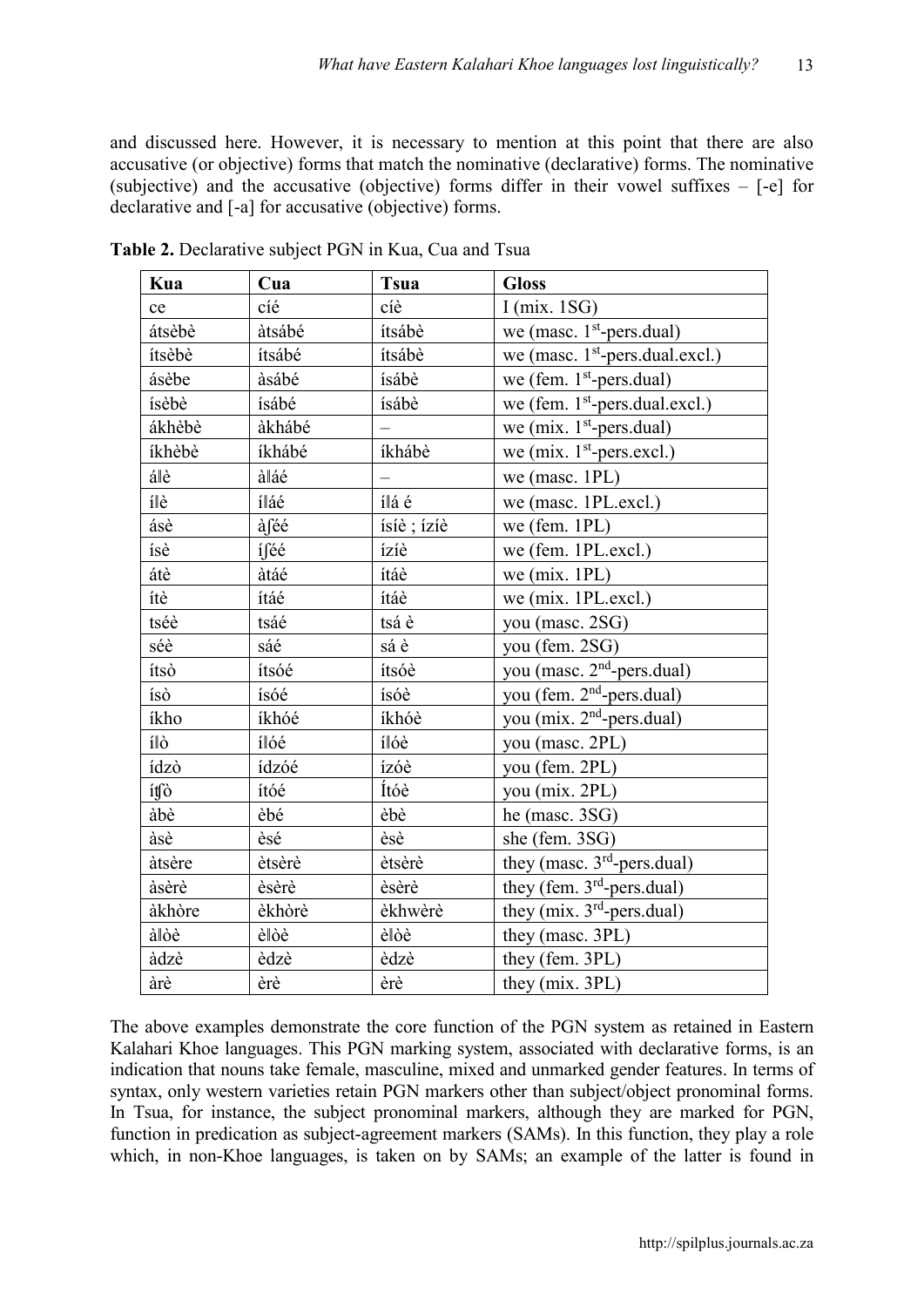Setswana, where the minimal predicative structure can canonically be represented as N SAM-V. Here, a noun is followed by an agreement element (concord) which recalls its noun class.

Furthermore, as Table 2 shows, in the eastern varieties, certain pragmatic features such as inclusivity and exclusivity distinctions have been lost or are not commonly used in the expected contexts. However, in Khoe languages, the SAM must still be governed by the gender of the subject noun. The PGN reduction, therefore, is predicated on the observation that western varieties manifest extensive use of these features in comparsion with the eastern speech communities. The reduction creates a minimal (N) SAM (PGN) V predicative structure which is a clear simplification of the west-most presentation, such as in Kua. The examples in (20) to (24) are taken from Collins and Chebanne's (2013–2014) field notes.

(20) PGN in Kua syntax

| a. Kié               | kwà ábà g  àé   | $(s\grave{a})$ | mùù |
|----------------------|-----------------|----------------|-----|
| 1SG                  | PROG dog female | FEM.SG         | see |
| 'I see a female dog' |                 |                |     |

The gender marker *sa* appears to be optional if gender is marked in the noun phrase by *g*|*àé* ('female'). However, when the word *gǁàé* is omitted, the following occurs.

| b. Kié               | kwà ábà: | sà     | mùù |
|----------------------|----------|--------|-----|
| 1SG                  | PROG dog | FEM.SG | see |
| 'I see a female dog' |          |        |     |

In this case, *sa*, the feminine singular object PGN marker must necessarily appear. So, pragmatically and cognitively, it is the idea of the gender of a noun which is the determinant in the conjugation of these features.

| $\mathbf{c}$ . | Kié<br>1SG<br>'I see a male dog'   | kwà<br>PROG dog | ábà  | kx'àù<br>male          | (mà)<br>MASC.SG | mùù<br>see |
|----------------|------------------------------------|-----------------|------|------------------------|-----------------|------------|
| d.             | Kié<br>1SG —<br>'I see a male dog' | kwà             | ábà: | mà<br>PROG dog MASC.SG | mùù<br>see      |            |
| e.             | Kié<br>1SG<br>'I see a dog'        | kwà<br>PROG dog | ábà  | mùù<br>see             |                 |            |

In the Gǁana off-shoot represented by Kua, there are more syntactic possibilities in the use of PGN elements. For instance, the PGN can be reduced to a bare unmarked form (20e). It appears as though the bare form of the PGN is used, representing "dog" in this case, when one does not want to express gender or when this is not known. Tsua only uses types of sentences like that in (20e), which do not vary freely.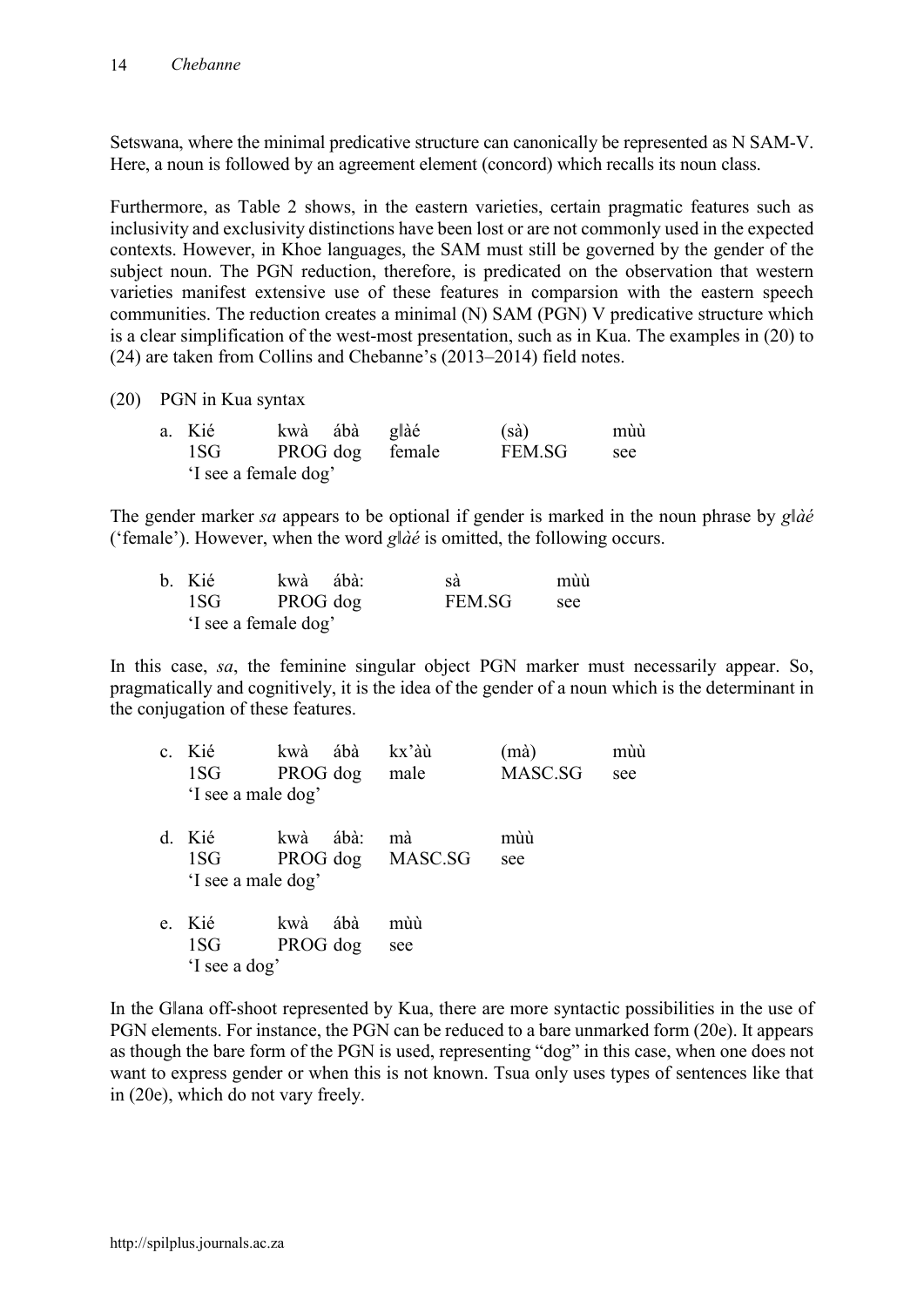#### (21) Reduction of PGN

|    | a. ábà: sè<br>dog FEM.SG PROG go<br>The female dog is going'              | kwà     | $k\hat{u}$ |             |  |
|----|---------------------------------------------------------------------------|---------|------------|-------------|--|
|    | b. ábà: bè<br>dog MASC.SG PROG go<br>The male dog is going'               | kwà kũũ |            |             |  |
|    | c. ábà: è<br>dog NEUT.SG PROG go<br>'The dog is going'                    | kwà kũũ |            |             |  |
|    | d. Kié kwà Mpho mà<br>1SGPROG Mpho MASC.SG<br>$\lq$ see Mpho <sup>3</sup> |         |            | mùù<br>see  |  |
| e. | Mpho mà<br>Mpho MASC.SG 1SG PROG see<br>'I see Mpho'                      |         |            | kyé kwà mùù |  |

The word orders in (f) and (g) are perfectly felicitous in Kua.

|              | f. Opi bè<br>Opi MASC.SG<br>'Opi is going' |         | kwà<br>PROG go | kũù                   |            |
|--------------|--------------------------------------------|---------|----------------|-----------------------|------------|
| $\mathbf{g}$ | Kié<br>1SG<br>'I see Neo'                  | kwà Neo |                | sà<br>PROG Neo FEM.SG | mũù<br>see |

The Tsua examples below clearly show that the PGN can drop altogether.

(22) PGN-drop in Tsua

- a. Cié kwà Neo můů<br>1SGPROG Neo see ̀ 1SGPROG Neo 'I see Neo'
- b. apa (e) kwa mū̂uū̀ ̀ dog 3SG PROG see 'The dog sees'

Since word order can be variable, the structure in (22) can be re-ordered to put the object in focus. In this case too, the PGN is dropped in Tsua and Cua.

 <sup>3</sup> Note that, in Setswana, "Mpho" and "Opi" are men's names and "Neo" is a woman's name.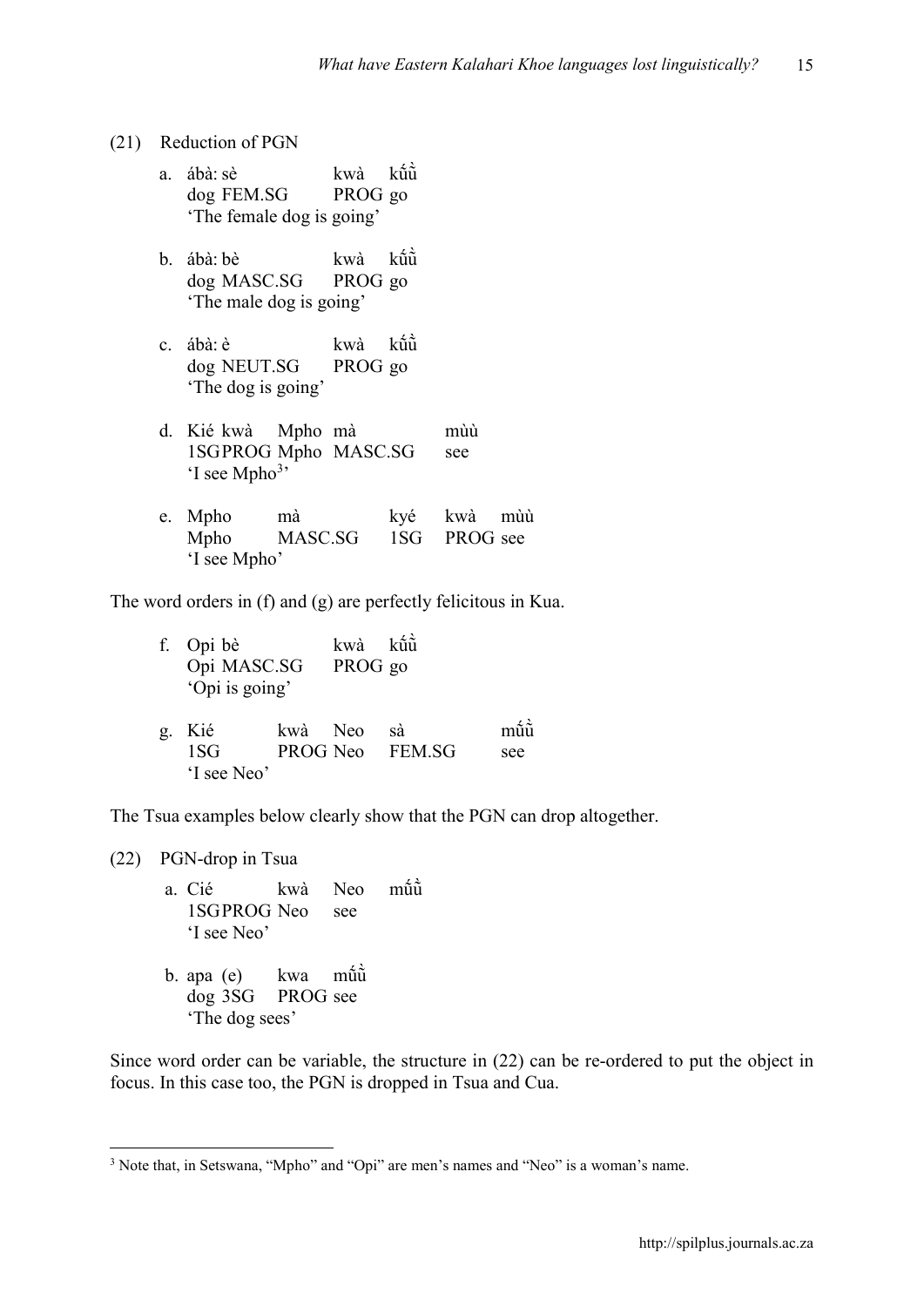(23) The PGN drop

| a. Kua / Cua              |       |              |  |
|---------------------------|-------|--------------|--|
| Neo sà                    | kié – | kwà mùù      |  |
| Neo FEM.SG<br>'I see Neo' |       | 1SG PROG see |  |
| b. Tsua                   |       |              |  |

Neo cié kwà mùù Neo 1SG PROG see 'I see Neo'

When the examples in (21) to (23) are considered, it is clear that in Kua (which is closely related to the western varieties), the PGN is obligatory and doubles for predication and syntactic PGN agreement. However, it remains as a feature of the noun it co-occurs with, and is not independent as well as being unbound. What is independent is the SAM. When examples (22) and (24) are considered, one important observation is that the western varieties give the subject noun the aptitude to head the predication, but the subject noun is not the PGN of this predication. In order to become the head of the predication, the PGN must first be converted to a SAM, that is, into a pronominal element. In Tsua, it is the function of the SAM which is now indispensable and which can also co-occur with the subject noun. Furthermore, the SAM can occur without the noun, and thus it functions as a pronominal element that is a marker for PGN.

(24) The PGN's role as the SAM

| a.             | Kua<br>Neo<br><b>Neo</b><br>'Neo is going'         | sè<br>3FEM.SG  | kwà<br>PROG go | $k\hat{\mathbf{n}}\hat{\mathbf{n}}$ |
|----------------|----------------------------------------------------|----------------|----------------|-------------------------------------|
| b.             | Tsua<br><b>Neo</b><br><b>Neo</b><br>'Neo is going' | èsè<br>3FEM.SG | kwà<br>PROG go | kũũ                                 |
| $\mathbf{c}$ . | Cua<br>Neo<br>Neo<br>'Neo is going'                | èsé<br>3FEM.SG | kwà<br>PROG go | kîñ                                 |

Place names in the western varieties carry a PGN marker, while in the eastern varieties the marker is not present. However, the noun remains notionally marked for PGN as this is the basis for its aptitude to generate the SAM system. The western varieties have this advantage of overt PGN marking, as illustrated by the examples in (25).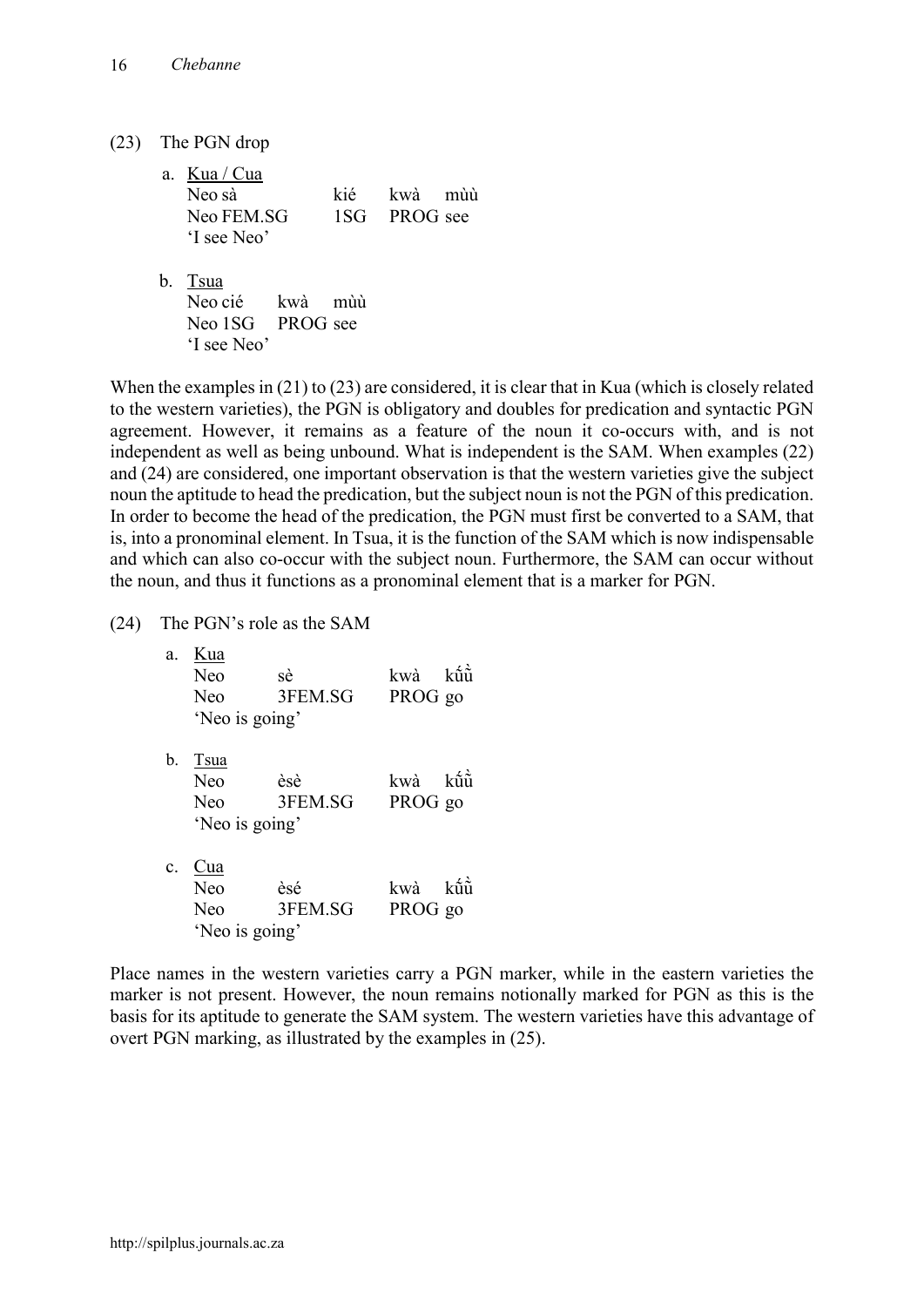## (25) Marking PGN for place names

- a. Kua Kié kùà Gaborone sì ?òà kū̂ů ‡?án 1SG PROG Gaborone FEM.SG LOC go want 'I want to go to Gaborone' b. Tsua / Cua
	- Cié kwà Gaborone Ɂò kṹũ̀ hĩˋ káā 1SG PROG Gaborone LOC go LOC want 'I want to go to Gaborone'

The above examples show that in the western varieties, all nominal items must be marked for PGN in syntax, while in the eastern varieties place names – even though they are nouns – are not marked for PGN in syntax. Table 2 presented earlier gives a comparison of PGN-marked declarative SAMs.

## **4. Discussion**

The few phonological, morphological and syntactic features discussed in this paper demonstrate an evident attrition of clicks and PGNs among speech communities to the east. However, one has to be very careful about the directionality of this reduction. In making the systematic comparisons of these linguistic features, this paper has demonstrated that the fundamental syntactic structure of these languages is minimally similar and that features are added inflectionally and each language community has its linguistic peculiarities. Furthermore, it has been argued that while language contact and associated sociolinguistic dynamics should be taken into account in some of these instances of feature loss, it is the thesis of the paper that there is an apparent regularity in some of these grammatical changes, suggesting natural or historical processes that can be accounted for diachronically.

This paper has sought to answer the question "what have the Eastern Kalahari Khoe languages lost?" An investigation has identified instances of click loss, delayed aspiration loss, and some perturbation associated with vowel nasalisation and where diphthongs appear or correspond to double vowels. However, not all is lost, as there are some instances of gain of tonal depression, vowel nasalisation and the emergence of nasal consonants. Traill and Vossen (1997:29) point out

that the extent of click loss [is] variable in the languages undergoing it and that they [can] be placed on a continuum reflecting the degree to which it [has] spread through the lexicon.

It has been demonstrated in this paper that this attrition of phonetic features is not limited to the identified cases, but may be extensive and may concern many aspects of the grammar of these languages. Internally, Eastern Kalahari Khoe languages are experiencing dynamic syntactic and lexical changes, in addition to phonological evolutions, but not in a similar manner or frequency. Examples from the discussion provide some preliminary observations on the type of clicks and structures that are involved in these changes. The click-reduction continuum can be presented as follows.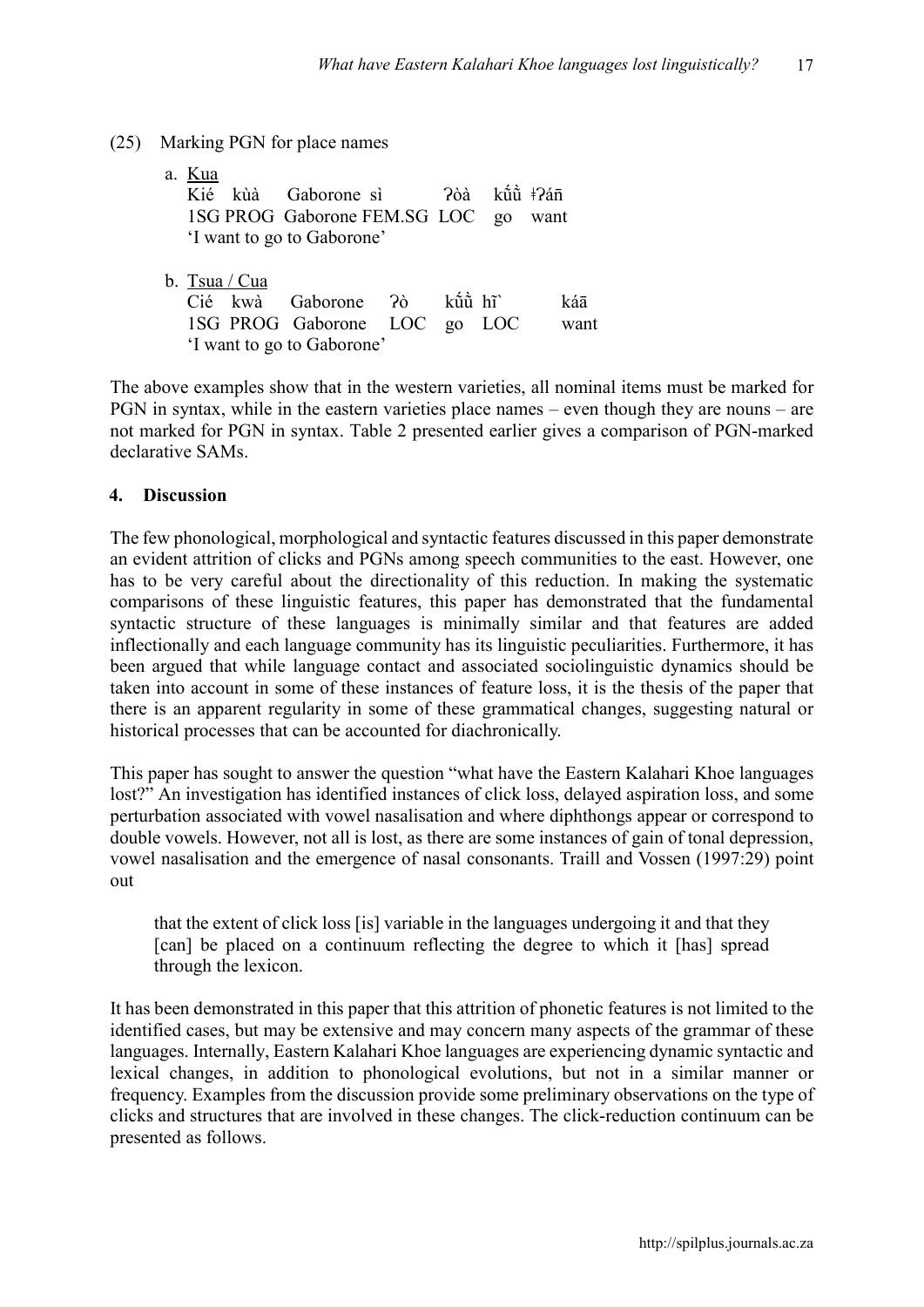

The diagram in (26) summarises the assumption made in this discussion, namely that attrition of grammatical features occurs from west to east within this dialectal continuum. This confirms the findings in the study by Traill and Vossen (1997:51) who, while arguing for the explantion of "ease of articulation" that reglates sound change in Khoisan languages, clearly point to sociolinguistic factors among other facts when they state that:

Click loss is seen as a response by the speakers of certain Khoe varieties to linguistic features (clicks) that are associated with identity as an underclass (Wilmsen and Vossen 1990: 22-23). The reasoning is that clicks are perceived as reinforcing this status because they are regarded as "peculiar" by the economically dominant Bantuspeaking Tswana.

Closer to the linguistically and economically powerful Batswana, the Khoisan languages lose clicks and, subsequently, the people their languages. The sizes of the arrows indicate the intensity of the presence of these features in a speech community. It should be noted that the diagram in (26) does not purport to present any direction of sound changes. In terms of lexical data considered and the phonological characterisation observed, the Eastern Kalahari Khoe makes a sub-cluster comprising Cua and Tsua to the east, and Kua and Glui and Glana to the west. Kua, as indicated earlier, should not be construed as a particular language but rather as an off-shoot of Gǁana to the east.

The present paper therefore proposes an alternative – or possibly complementary – explanation that gives greater weight to the role of language contact. The importance of this contribution is to create a basis for further linguistic study and documentation of the Eastern Kalahari speech communities. It is hoped that this non-conclusive data will lead to some substantial research on the Eastern Kalahari Khoe languages, and that their analysis will clarify their inter-ethnic and linguistic relationships. Such research and documentation is considered very urgent as these languages are no longer passed on to the younger generations. A quick survey conducted in 2013 indicated that the average age of fluent Tsua speakers is 40 years, 30 years for Cua, and 63 for Kua. No one younger than these ages speaks these languages. Due to the adverse language policy in Botswana which militates against minority languages, these languages cannot benefit from development of literacy materials to support the education of children born in these communities. Research in the north-east of this area, among the Shua of Makagadikgadi, will be necessary to complete the picture of these languages and their inter-linguistic relationship(s).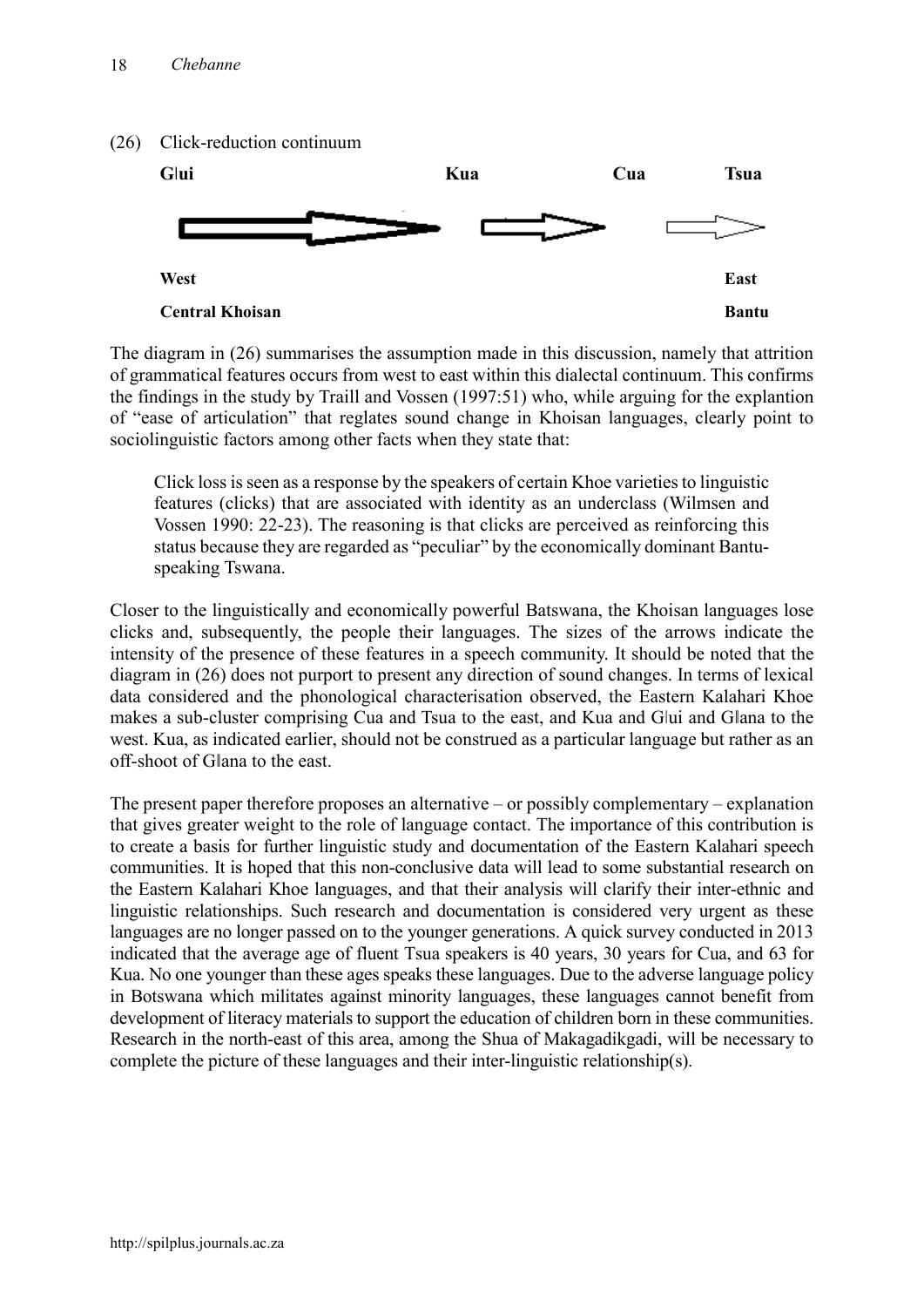#### **5. Conclusion**

This paper has examined some lexical, phonological, morpho-phonological and syntactic features of three languages (Kua, Cua and Tsua) spoken by the Eastern Kalahari Khoe speech communities. The argument for feature loss has been predicated on two considerations: (i) that there is reduction of these phonological features moving from west to east, and (ii) that different vocabulary and therefore different words also account for the reduction observed. The evident phonological processes associated with the changes in click consonants have been identified as palatalisation and aspiration, both of which either cause some epenthesis or modification when applied to clicks. In some instances it is the egressive counterpart that takes the ingressive feature. However, as in all diachronic studies, the directionality of these changes remains a big question. There is evidence from observations in the discussion that Eastern Kalahari Khoe languages have undergone phonological and syntactic evolution both historically and socially. However, if contact phenomena to the east are to be considered, it is most probable that language attrition would socio-historically also be accompanied by some shedding of lexical and grammatical features. The fact is, in the past and still today, the Eastern Kalahari Khoe speech communities have faced negative social attitudes from the non-Khoisan speakers who found them in the region. Furthermore, because of their indigenous means of production, the Eastern Kalahari Khoe communities are the poorest, are prone to negative socio-economic relations and consequently become victims of forced assimilation. The small demography that characterises these speech communities also leave them helpless under the imposing influence of other language groups. These are therefore truly endangered languages that require urgent documentation.

#### **References**

Andersson, L.-G. and T. Janson. 1997. *Languages of Botswana.* Gaborone: Longman.

Cashdan, E. 1979. Trade and Reciprocity Among the River Bushmen of Northern Botswana. PhD thesis, University of New Mexico.

Chebanne, A. 2003. The Khoe and San languages and people of Botswana: The current situation. In K.K. Prah (ed.) *Silenced voices*. CASAS Book Series 34. Cape Town: CASAS pp. 59-102.

Chebanne, A. 2008. A sociolinguistic perspective of the indigenous communities of Botswana. *African Studies Monographs* 29(3): 93-118.

Chebanne, A. and M. Nthapelelang. 2000. The socio-linguistic survey of the Eastern Khoe in the Boteti and Makgadikgadi Pans areas of Botswana. In H.M. Batibo and B. Smieja (eds.) *The future of minority languages in Botswana.* Frankfurt: Peter Lang. pp. 79-94.

Dornan, S.S. 1917. The Tati Bushmen (Masarwas) and their language. *Journal of the Royal Anthropological Institute* 47: 37-112.

Dowson, T.A. and D. Lewis-Williams (eds.) 1994. *Contested images: Diversity in southern African rock art research*. Johannesburg: Witwatersrand University Press.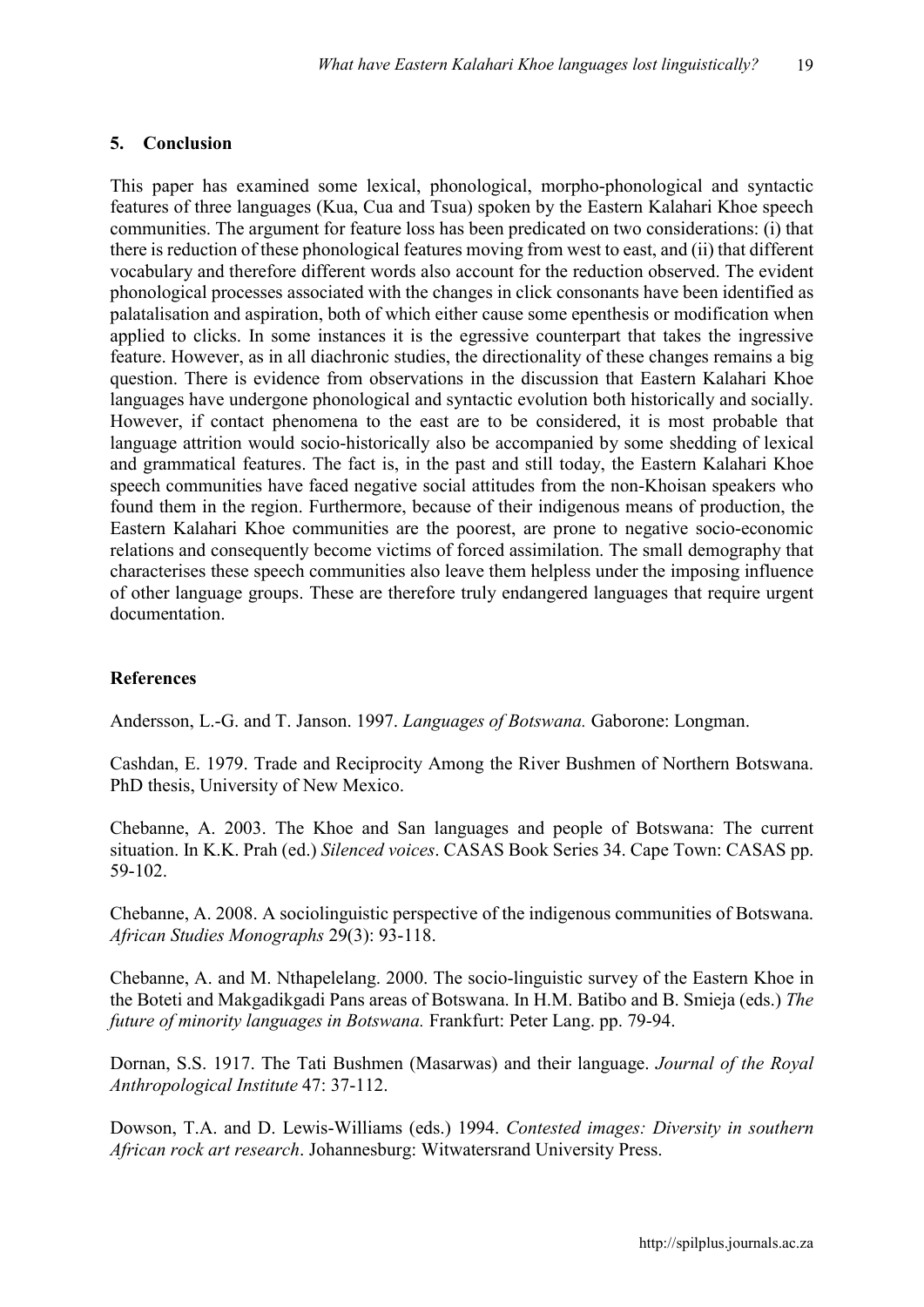Du Plessis, M. 2009. A Unity Hypothesis for the Southern African Khoesan Languages*.* PhD thesis, University of Cape Town.

Grimes, B. (ed.) 2008. *Ethnologue: Languages of the world.* Available online: [www.sil.org/ethnologue](http://www.sil.org/ethnologue) (Accessed 1 August 2014).

Güldemann, T. and R. Vossen. 2000. Khoisan. In H. Bern and D. Nurse (eds.) *Khoisan studies*. Cambridge: Cambridge University Press. pp. 99-122.

Hasselbring, S. 2000. *A sociolinguistic survey of the languages of Botswana*: *Sociolinguistic studies of Botswana languages series, Vol. 1.* Gaborone: Tasalls Publishing and Books.

Lane, P.J., J. Hermans and C. Molebatsi (eds.) 2001. *Proceedings from the Basarwa Research Workshop, 24-25 August 1995, University of Botswana.* Gaborone: University of Botswana.

MapQuest.com. Available online: <http://www.mapquest.com/maps?country=BW> (Accessed 1 August 2014).

Molebatsi, C. 2001. The remote area development settlements and the integration of the Basarwa into the mainstream of Botswana society: The case of Mabisikwa and Manxotae – A research proposal. In P.J. Lane, J. Hermans and C. Molebatsi (eds). *Proceedings from the Basarwa Research Workshop, 24-25 August 1995, University of Botswana.* Gaborone: University of Botswana. pp. 82-87.

Nakagawa, H. 2006. Aspects of the Phonetic and Phonological Structure of the Glui Language. PhD dissertation, University of the Witwatersrand.

Schapera, I. 1930. *The Khoisan peoples of Southern Africa: Bushmen and Hottentots.* London: George Routledge and Sons.

Traill, A. and R. Vossen. 1997. Sound change in the Khoisan languages: New data on click loss and click replacement. *Journal of African Languages and Linguistics* 18(1): 21-56.

Vossen, R. 1988. Studying the linguistic and ethno-history of the Khoe-speaking (Central Khoisan) peoples of Botswana. *Botswana Notes and Records* 16: 16-35.

Vossen, R. 1997. Die Khoe-Sprachen. Ein Beitrag zur Erforschung der Sprachgeschichte Afrikas. *Quellen zur Khoisan-Forschung* 12. Cologne: Rüdiger Köppe.

Vossen, R. and K. Keuthmann. 1986. Contemporary studies in Khoisan: In honour of Oswin Köhler: Part 2. *Quellen zur Khoisan-Forschung* 5(2)*.* Helmut Buske Verlag: Hamburg.

Westphal, E.O.J. 1971. The click languages of southern and eastern Africa. In A. Thomas (ed.) *Current trends in linguistics, Vol. 7.* The Hague: Mouton. pp. 367-420.